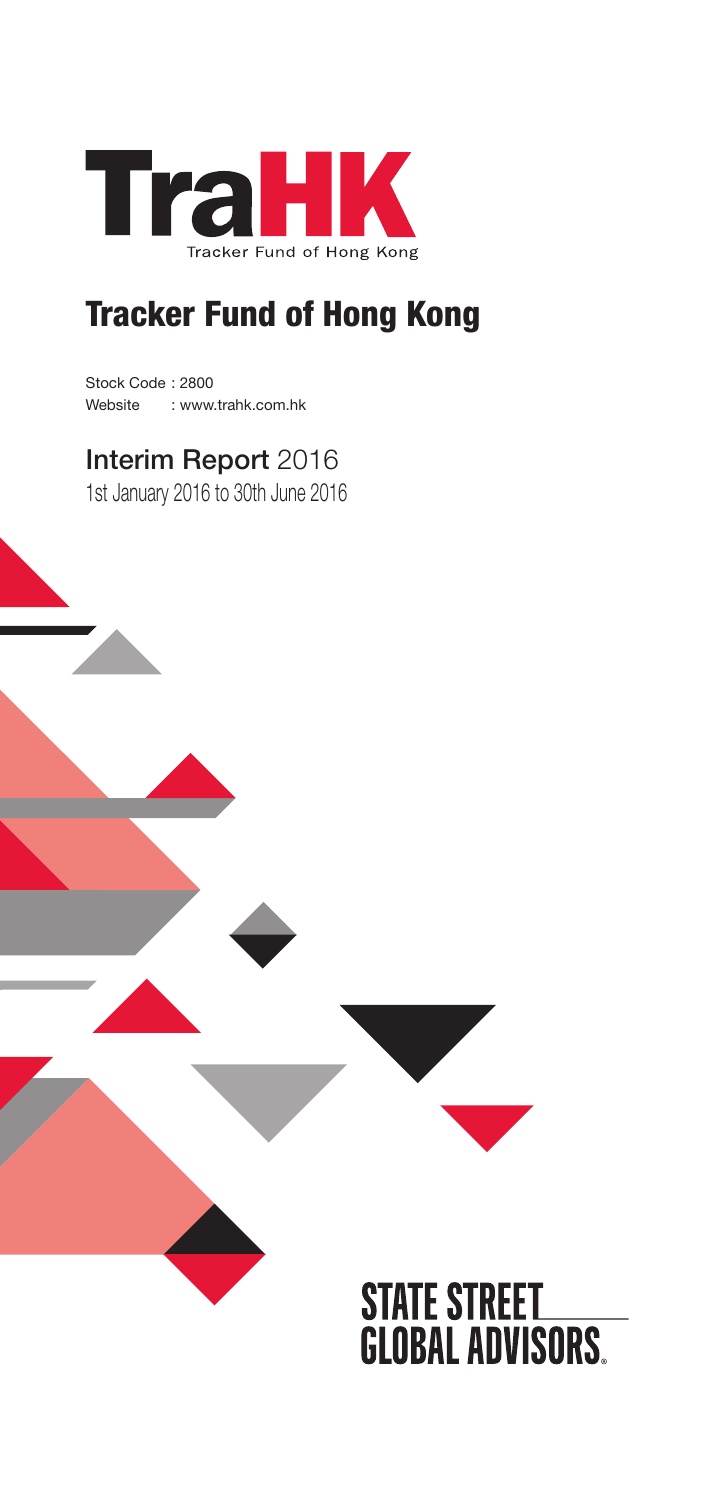#### **Tracker Fund of Hong Kong** Interim Report 2016



# Contents

| 1              | Condensed Statement of Net Assets (unaudited)                |
|----------------|--------------------------------------------------------------|
| $\overline{2}$ | Condensed Statement of Comprehensive Income (unaudited)      |
|                | Condensed Statement of Changes in Net Assets Attributable to |
| 3              | Holders of Redeemable Units (unaudited)                      |
| $\overline{4}$ | Condensed Statement of Cash Flows (unaudited)                |
| 5              | Notes to the Unaudited Condensed Financial Statements        |
| 16             | Investment Portfolio (unaudited)                             |
| 18             | Statement of Movements in Investment Portfolio (unaudited)   |
| 20             | Performance Record (unaudited)                               |
| 21             | Administration and Management                                |
|                |                                                              |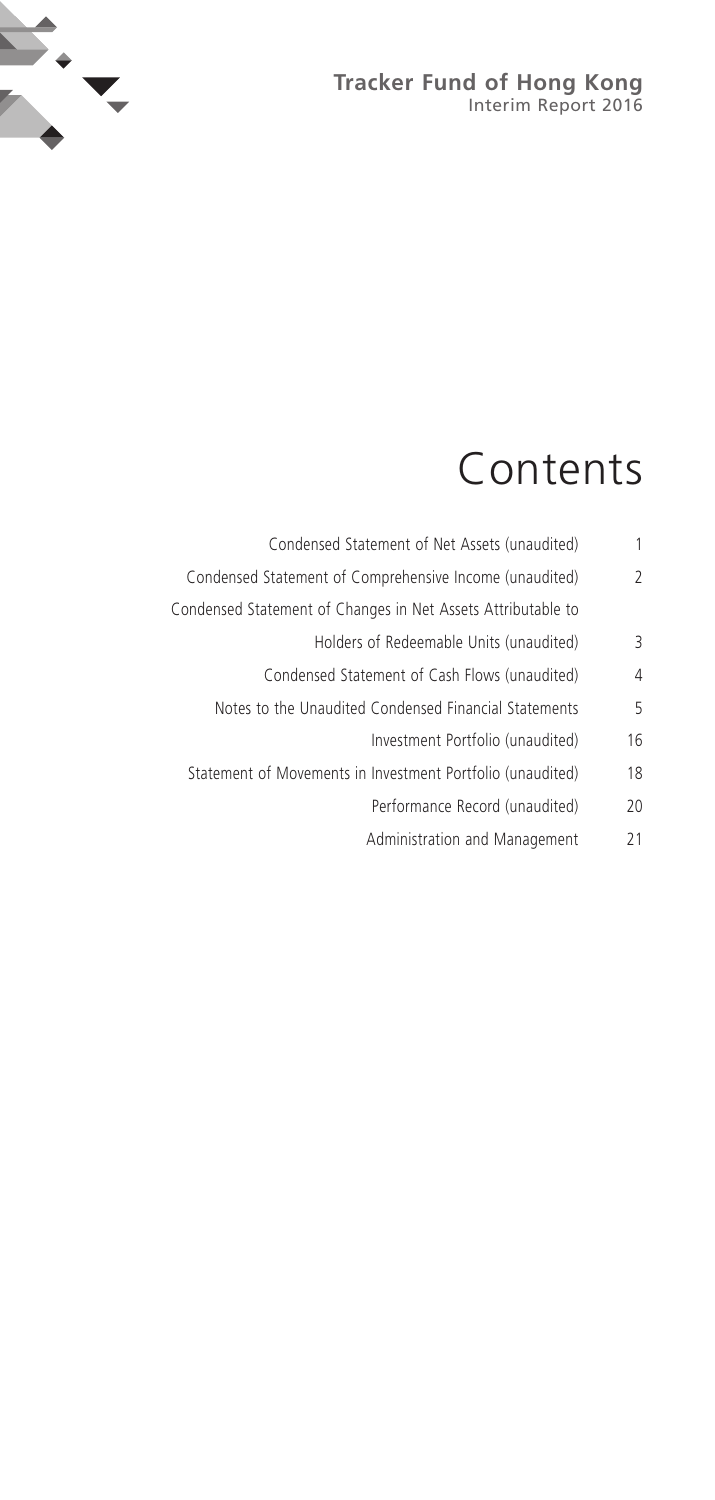

## **CONDENSED STATEMENT OF NET ASSETS**

*AS AT 30TH JUNE 2016*

|                                                                 | <b>Notes</b>   | (UNAUDITED)<br>30.06.2016<br>HK\$ | (AUDITED)<br>31.12.2015<br>HK\$ |
|-----------------------------------------------------------------|----------------|-----------------------------------|---------------------------------|
| Assets                                                          |                |                                   |                                 |
| <b>Current assets</b>                                           |                |                                   |                                 |
| Investments                                                     |                |                                   | 73,611,496,317 72,147,175,736   |
| Dividend receivable                                             | 6              | 1,048,850,021                     |                                 |
| Other accounts receivable and                                   |                |                                   |                                 |
| prepayments                                                     | $\overline{7}$ | 17,340,071                        | 114,651                         |
| <b>Bank balances</b>                                            | 9(d)           | 620,401,819                       | 256,943,653                     |
| <b>Total assets</b>                                             |                |                                   | 75,298,088,228 72,404,234,040   |
| <b>Liabilities</b>                                              |                |                                   |                                 |
| <b>Current liabilities</b>                                      |                |                                   |                                 |
| Management fee payable                                          | 9(b)           | 12,506,951                        | 6,442,788                       |
| Trustee fee payable                                             | 9(c)           | 12,506,951                        | 6,442,788                       |
| Index license fee payable                                       | 10(c)          | 2,719,564                         | 2,731,426                       |
| Registrar fee payable                                           | 10(a)          | 261,020                           | 281,776                         |
| Professional fee payable                                        |                | 60,000                            | 240,384                         |
| Withholding tax payable                                         |                | 83,846,534                        |                                 |
| Other accounts payable and accruals                             |                | 2,261,253                         | 1,373,836                       |
| Liabilities (excluding net assets<br>attributable to holders of |                |                                   |                                 |
| redeemable units)                                               |                |                                   | 114, 162, 273 17, 512, 998      |
| Net assets attributable to holders of                           |                |                                   |                                 |
| redeemable units                                                | 5              | 75,183,925,955                    | 72,386,721,042                  |

The notes on pages 5 to 15 form part of these condensed financial statements.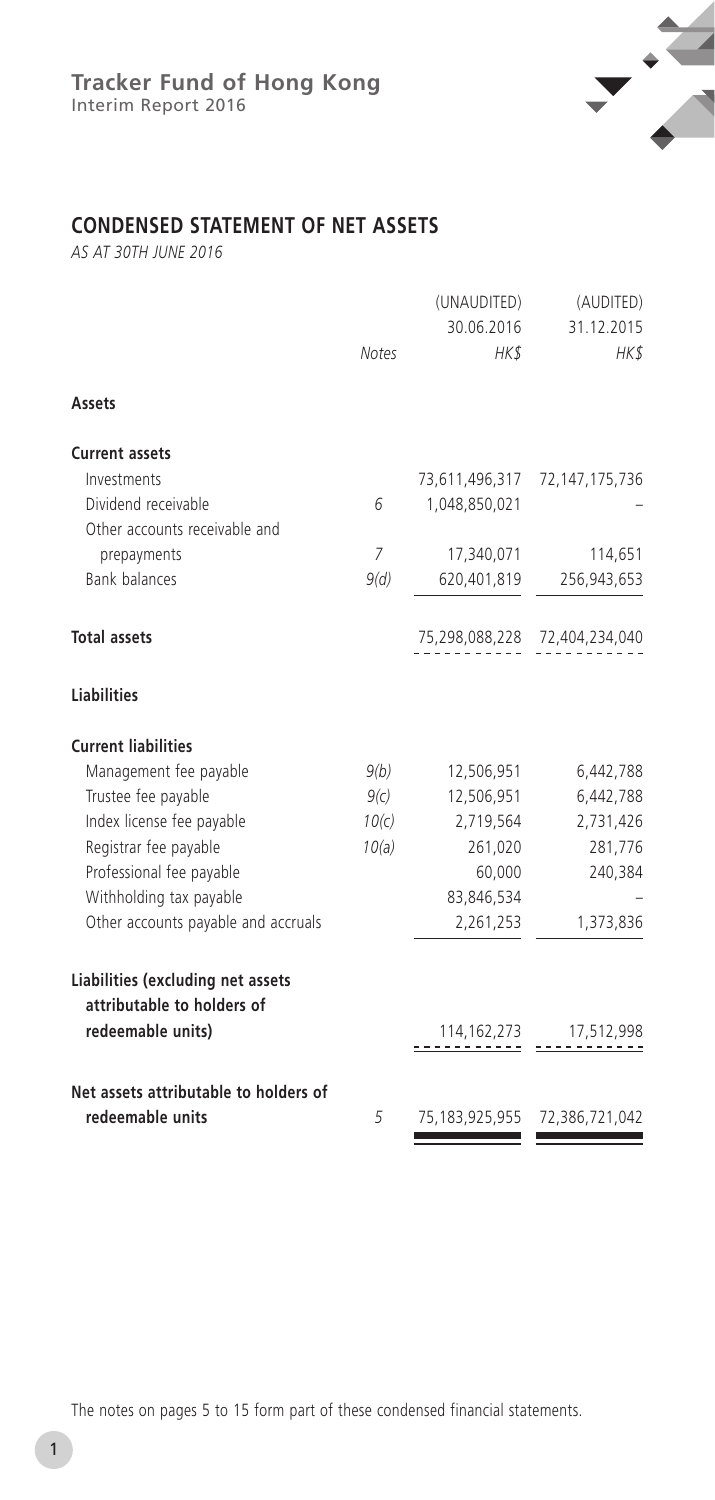

## **CONDENSED STATEMENT OF COMPREHENSIVE INCOME**

*FOR THE PERIOD ENDED 30TH JUNE 2016*

|                                       | (UNAUDITED)  |                 |                 |
|---------------------------------------|--------------|-----------------|-----------------|
|                                       |              | 01.01.2016      | 01.01.2015      |
|                                       |              | to              | to              |
|                                       |              | 30.06.2016      | 30.06.2015      |
|                                       | <b>Notes</b> | HK\$            | HK\$            |
| Income                                |              |                 |                 |
| <b>Dividends</b>                      |              | 1,975,996,450   | 1,637,179,316   |
| Interest income                       | 9(d)         |                 | 296,266         |
|                                       |              | 321,302         |                 |
| Transaction fee                       | 4(a)         | 895,082         | 960,000         |
| Other income                          | 9(d), 4(b)   | 2,214,256       | 1,930,788       |
| Net gain/(loss) on investments        | 3            | (3,348,117,442) | 6,405,909,499   |
| Total investment income/(loss)        |              | (1,368,690,352) | 8,046,275,869   |
| <b>Expenses</b>                       |              |                 |                 |
| Management fee                        | 9(b)         | 12,515,929      | 12,743,732      |
| Trustee fee                           | 9(c)         | 12,515,929      | 12,743,732      |
| Index license fee                     | 10(c)        | 5,286,376       | 5,246,832       |
| Transaction costs on investments      |              | 7,912,065       | 5,251,708       |
| Registrar fee                         | 10(a)        | 911,707         | 870,393         |
| Publication and printing expenses     |              | 626,777         | 848,352         |
| Conversion agent fee                  | 10(b)        | 858,605         | 610,609         |
| Audit fee                             |              | 240,901         | 248,683         |
| Bank charges                          |              | 340,036         | 311,445         |
| Legal and other professional fees     |              | 120,600         |                 |
| Other operating expenses              |              | 608,384         | 219,324         |
| <b>Total operating expenses</b>       |              | 41,937,309      | 39,094,810      |
|                                       |              | .               |                 |
| Operating profit/(loss)               |              | (1,410,627,661) | 8,007,181,059   |
| <b>Finance costs</b>                  |              |                 |                 |
| Distributions to holders of           |              |                 |                 |
| redeemable units                      | 15           | (555, 358, 800) | (490, 858, 650) |
| Profit/(loss) after distributions and |              |                 |                 |
| before tax                            |              | (1,965,986,461) | 7,516,322,409   |
| Withholding tax                       | 8            | (94, 994, 172)  | (91, 754, 795)  |
| Increase/(decrease) in net assets     |              |                 |                 |
| attributable to holders of            |              |                 |                 |
| redeemable units from operations      |              | (2,060,980,633) | 7,424,567,614   |
|                                       |              |                 |                 |

The notes on pages 5 to 15 form part of these condensed financial statements.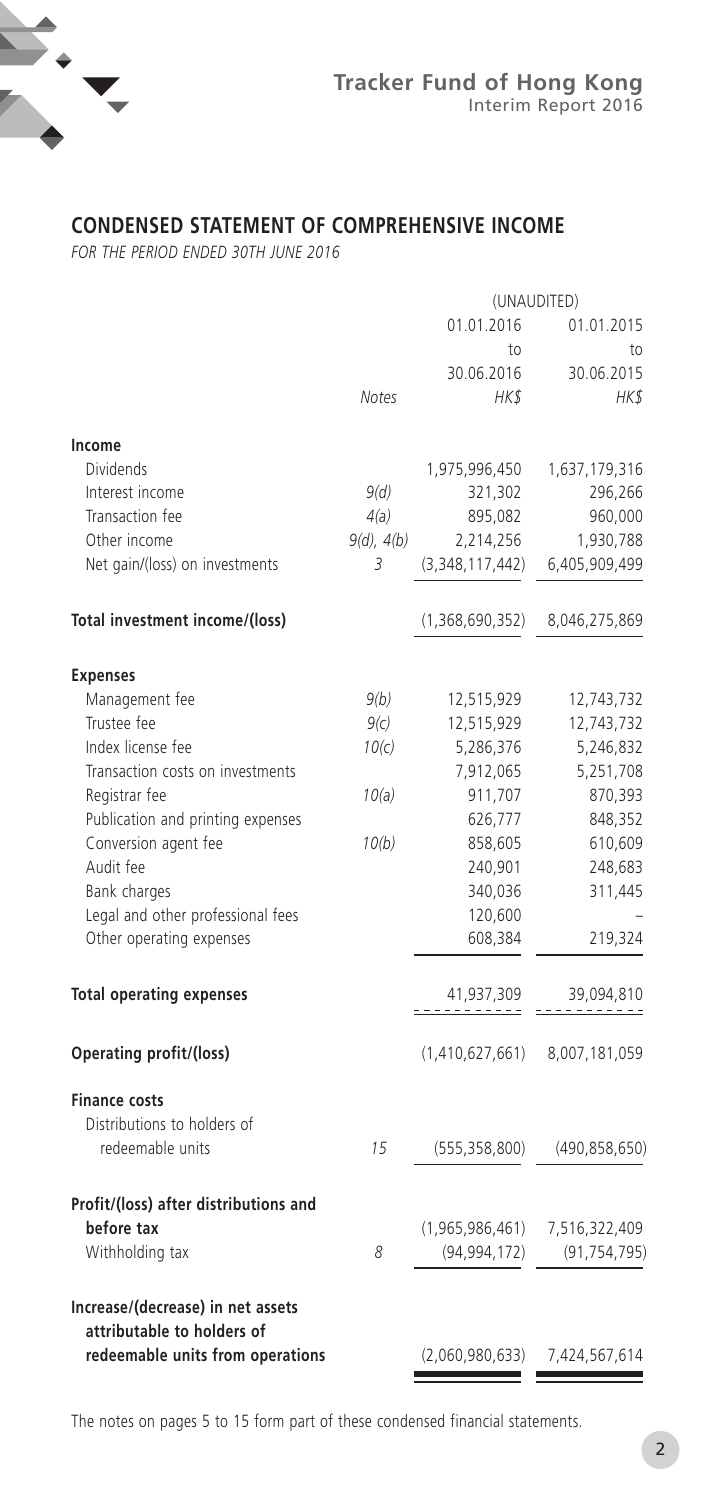

## **CONDENSED STATEMENT OF CHANGES IN NET ASSETS ATTRIBUTABLE TO HOLDERS OF REDEEMABLE UNITS**

*FOR THE PERIOD ENDED 30TH JUNE 2016*

|                                                                            | (UNAUDITED)  |                                     |                                     |
|----------------------------------------------------------------------------|--------------|-------------------------------------|-------------------------------------|
|                                                                            |              | 01.01.2016                          | 01.01.2015                          |
|                                                                            |              | to                                  | to                                  |
|                                                                            |              |                                     | 30.06.2016 30.06.2015               |
|                                                                            | <b>Notes</b> | HK\$                                | HK\$                                |
| Net assets attributable to holders of<br>redeemable units at 1st January   |              |                                     | 72,386,721,042 62,418,500,671       |
| Issue of units                                                             |              |                                     |                                     |
| $-$ In-kind                                                                |              | 11 10,490,257,345 25,023,065,829    |                                     |
| - Cash component                                                           | 11           | 52,412,553                          | 266,854,858                         |
|                                                                            |              |                                     | 10,542,669,898 25,289,920,687       |
| Redemption of units                                                        |              |                                     |                                     |
| $-$ In-kind                                                                |              | 11 (5,657,579,237) (18,090,392,510) |                                     |
| - Cash component                                                           | 11           |                                     | $(26,905,115)$ $(100,570,491)$      |
|                                                                            |              |                                     | (5,684,484,352) (18,190,963,001)    |
| Net issue/(redemption) of units                                            |              |                                     | 4,858,185,546 7,098,957,686         |
| Increase/(decrease) in net assets<br>attributable to holders of redeemable |              |                                     |                                     |
| units from operations                                                      |              |                                     | $(2,060,980,633)$ 7,424,567,614     |
| Net assets attributable to holders of                                      |              |                                     |                                     |
| redeemable units at 30th June                                              |              |                                     | 75, 183, 925, 955 76, 942, 025, 971 |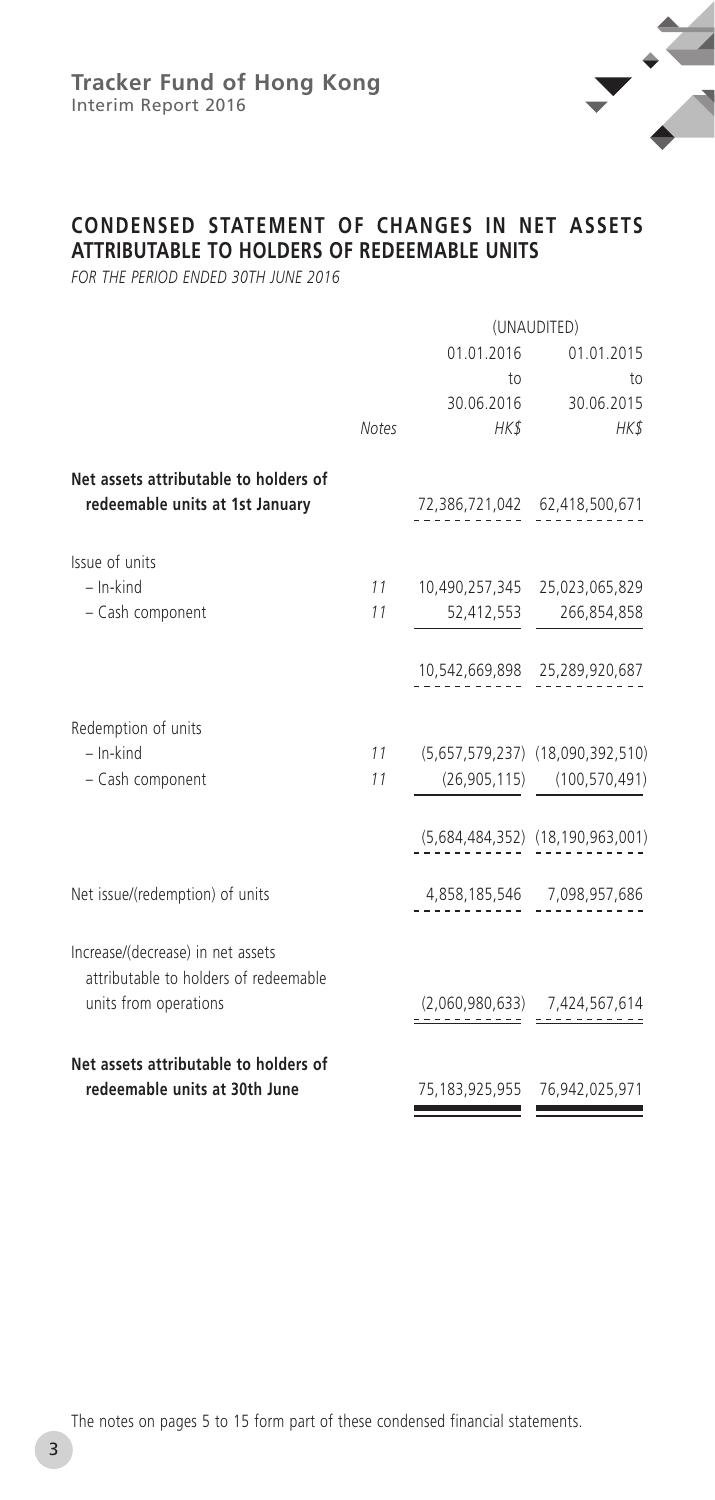

## **CONDENSED STATEMENT OF CASH FLOWS**

*FOR THE PERIOD ENDED 30TH JUNE 2016*

| (UNAUDITED)             |                                                                                                                                                                                                                                     |                                                                                                                                                                                                                           |  |
|-------------------------|-------------------------------------------------------------------------------------------------------------------------------------------------------------------------------------------------------------------------------------|---------------------------------------------------------------------------------------------------------------------------------------------------------------------------------------------------------------------------|--|
|                         | 01.01.2016<br>to                                                                                                                                                                                                                    | 01.01.2015<br>to                                                                                                                                                                                                          |  |
| <b>Notes</b>            | 30.06.2016<br>HKS                                                                                                                                                                                                                   | 30.06.2015<br>HK\$                                                                                                                                                                                                        |  |
|                         |                                                                                                                                                                                                                                     |                                                                                                                                                                                                                           |  |
| 11<br>11                | 2,682,174,376<br>(2,624,642,366)<br>861,771,992<br>297,219<br>780,001<br>323,597<br>(6,451,766)<br>(6,451,766)<br>(5, 298, 238)<br>(932, 463)<br>(563, 429)<br>(7, 912, 065)<br>(524,000)<br>(171, 848)<br>(300, 984)<br>(679, 391) | 1,979,943,149<br>(2,090,450,290)<br>637,002,920<br>296,266<br>945,000<br>423,549<br>(11, 756, 619)<br>(11, 756, 619)<br>(4,642,236)<br>(592, 212)<br>(282, 592)<br>(5, 251, 708)<br>(648,000)<br>(195, 170)<br>(244, 432) |  |
|                         | 891,418,869                                                                                                                                                                                                                         | 492,791,006                                                                                                                                                                                                               |  |
|                         |                                                                                                                                                                                                                                     |                                                                                                                                                                                                                           |  |
| 11<br>11<br>$4(b)$ , 15 | 52,412,553<br>(26,905,115)<br>(553, 468, 141)                                                                                                                                                                                       | 254,155,098<br>(103, 298, 944)<br>(488, 927, 862)                                                                                                                                                                         |  |
|                         | (527, 960, 703)                                                                                                                                                                                                                     | (338, 071, 708)                                                                                                                                                                                                           |  |
|                         | 363,458,166                                                                                                                                                                                                                         | 154,719,298                                                                                                                                                                                                               |  |
|                         | 256,943,653                                                                                                                                                                                                                         | 211,935,563                                                                                                                                                                                                               |  |
|                         | 620,401,819                                                                                                                                                                                                                         | 366,654,861                                                                                                                                                                                                               |  |
|                         |                                                                                                                                                                                                                                     |                                                                                                                                                                                                                           |  |
| 9(d)                    | 620,401,819                                                                                                                                                                                                                         | 366,654,861                                                                                                                                                                                                               |  |
|                         |                                                                                                                                                                                                                                     |                                                                                                                                                                                                                           |  |

Please refer to note 11 for details of major non-cash transactions.

The notes on pages 5 to 15 form part of these condensed financial statements.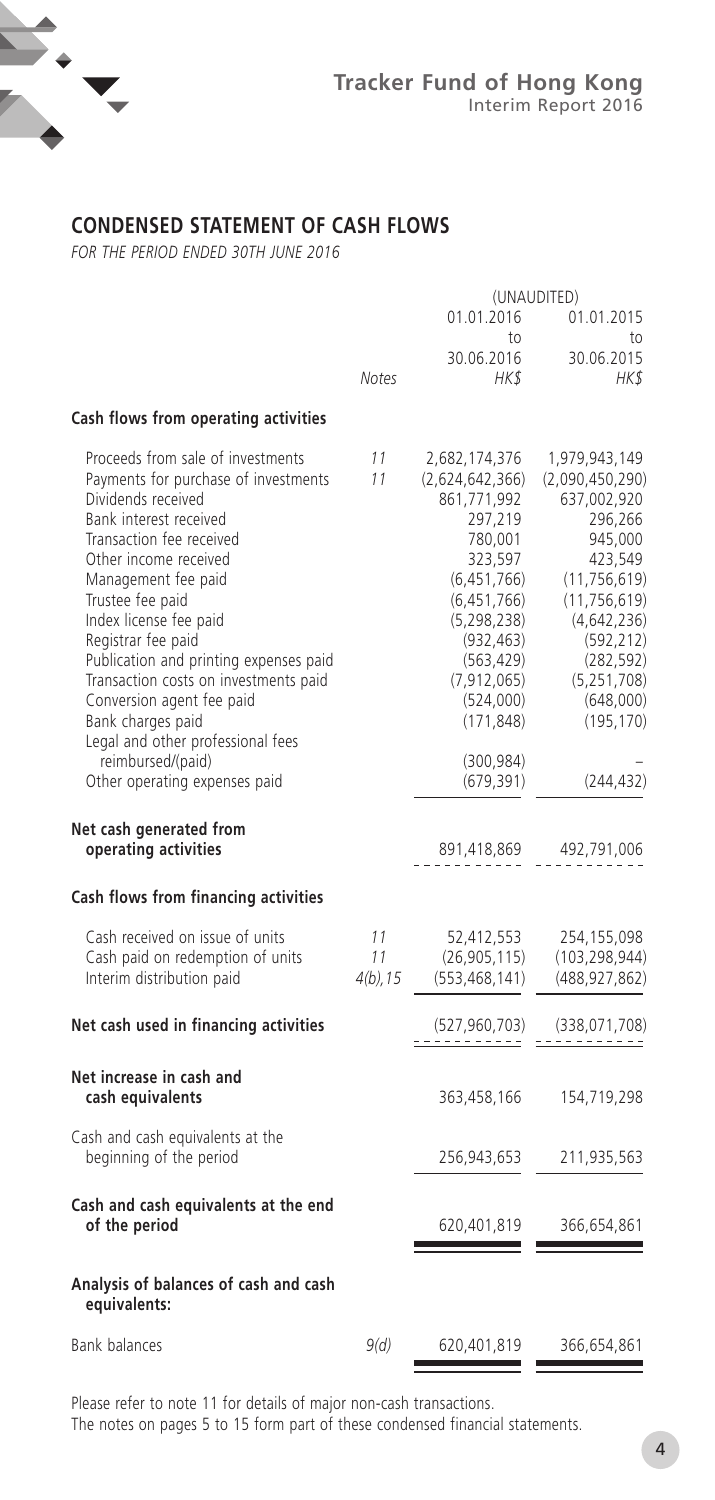

## **NOTES TO THE UNAUDITED CONDENSED FINANCIAL STATEMENTS**

#### **1 General Information**

Tracker Fund of Hong Kong (the "Fund") is a unit trust which is governed by its Trust Deed dated 23rd October 1999, as amended or supplemented from time to time (the "Trust Deed"). The Fund is authorized by the Securities and Futures Commission of Hong Kong under Section 104(1) of the Hong Kong Securities and Futures Ordinance. The Fund is also listed on The Stock Exchange of Hong Kong Limited (a subsidiary of the Hong Kong Exchanges and Clearing Limited).

The manager and the trustee of the Fund are State Street Global Advisors Asia Limited (the "Manager") and State Street Bank and Trust Company (the "Trustee") respectively.

The Fund's objective is to provide investment results that closely correspond to the performance of the Hang Seng Index (the "Index").

#### **2 Basis of preparation and accounting policies**

These unaudited condensed interim financial statements for the six months ended 30th June 2016 have been prepared in accordance with Hong Kong Accounting Standard 34, "Interim financial reporting". The unaudited condensed interim financial statements should be read in conjunction with the annual financial statements for the year ended 31st December 2015, which have been prepared in accordance with Hong Kong Financial Reporting Standards ("HKFRS").

The accounting policies applied are consistent with those of the annual financial statements for the year ended 31st December 2015. Other amendments to HKFRS effective for the financial year ending 31st December 2016 are not expected to have a material impact on the Fund.

#### **3 Net gain/(loss) on investments**

|                                             | (UNAUDITED)     |               |  |
|---------------------------------------------|-----------------|---------------|--|
|                                             | 01.01.2016      | 01.01.2015    |  |
|                                             | to              | to            |  |
|                                             | 30.06.2016      | 30.06.2015    |  |
|                                             | <b>HK\$</b>     | HK\$          |  |
| Change in unrealized gain/(loss) on         |                 |               |  |
| investments                                 | (2,746,482,422) | 3,655,113,265 |  |
| Realized gain/(loss) on sale of investments | (601, 635, 020) | 2,750,796,234 |  |
|                                             | (3,348,117,442) | 6,405,909,499 |  |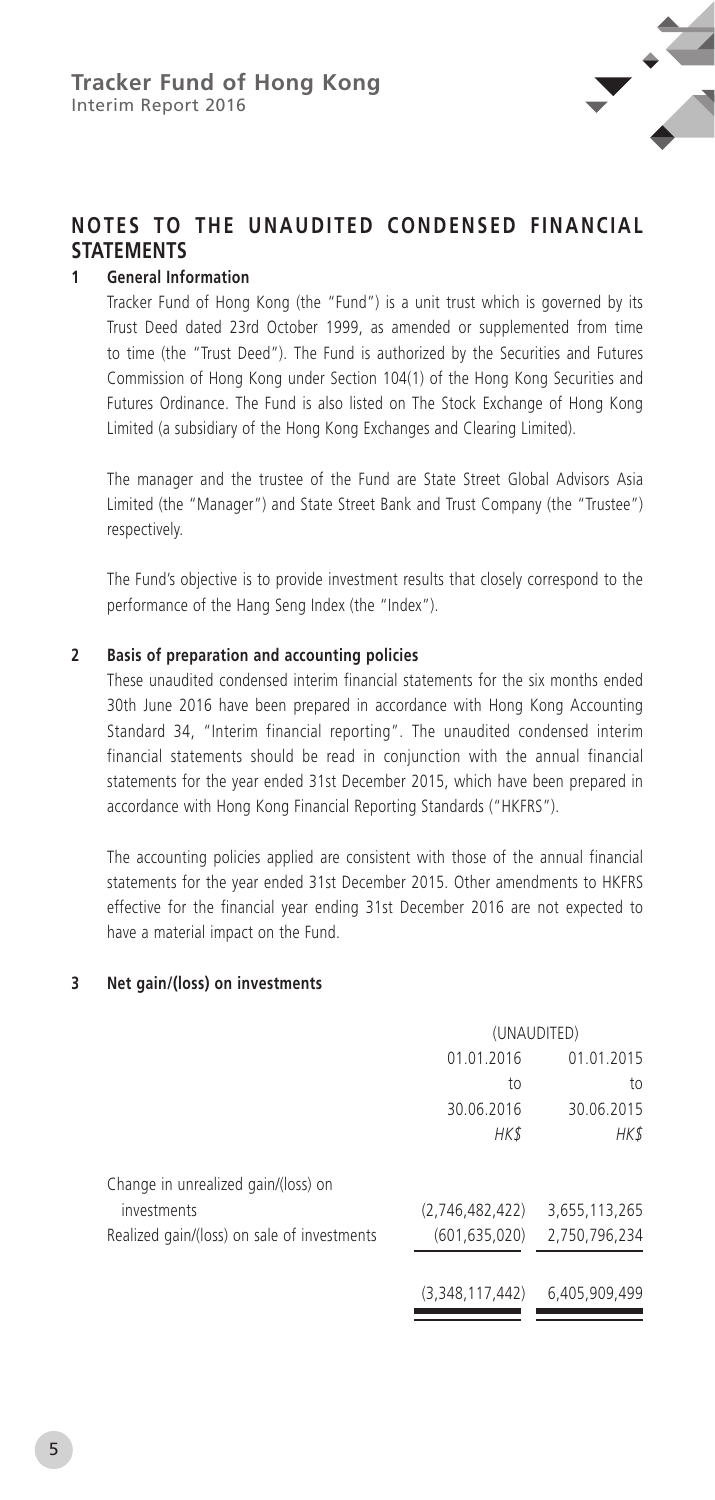

#### **4 Income**

*(a) Transaction fee*

Applications to create or redeem units are only made through brokers or dealers (acting either as principal or on behalf of clients) (the "Participating Dealers") which have executed participation agreements with the Manager, the Trustee, HK Conversion Agency Services Limited (the "Conversion Agent") and Hong Kong Securities Clearing Company ("HKSCC"). The Fund is entitled to receive a transaction fee of HK\$15,000 per total aggregate creation and redemption orders per day per Participating Dealer.

*(b) Other income*

Other income represents registrar charges levied on unitholders (other than HKSCC Nominees) who hold units registered in their own names as at each record date for the relevant distribution. Currently, these charges amount to the lower of HK\$80 per year per unitholder and the unitholder's actual distribution entitlement. Such charges are deducted on a half-yearly basis from the half-yearly distributions payable to the relevant unitholders.

#### **5 Number of units in issue and net assets attributable to holders of redeemable units**

The Fund's capital is represented by the net assets attributable to holders of redeemable units. Units are issued through an in-kind creation of an Index Basket with the remaining balances in cash, and are redeemed in-kind with the remaining balances in cash. Subscriptions and redemptions of units during the period are shown on the Condensed Statement of Changes in Net Assets Attributable to Holders of Redeemable Units. In accordance with the objectives and risk management policies, the Manager endeavours to invest in appropriate investments while maintaining sufficient liquidity to meet redemption, such liquidity being augmented by disposal of listed securities where necessary.

In accordance with the provisions of the Fund's Trust Deed, listed investments are stated at the last traded price on the valuation day for the purpose of determining net asset value per unit for creations and redemptions and for various fee calculations.

Net assets attributable to holders of redeemable units at last traded market prices represent a liability in the Condensed Statement of Net Assets, carried at the redemption amount that would be payable at the period end date if the unitholders exercised the right to redeem the units in the Fund.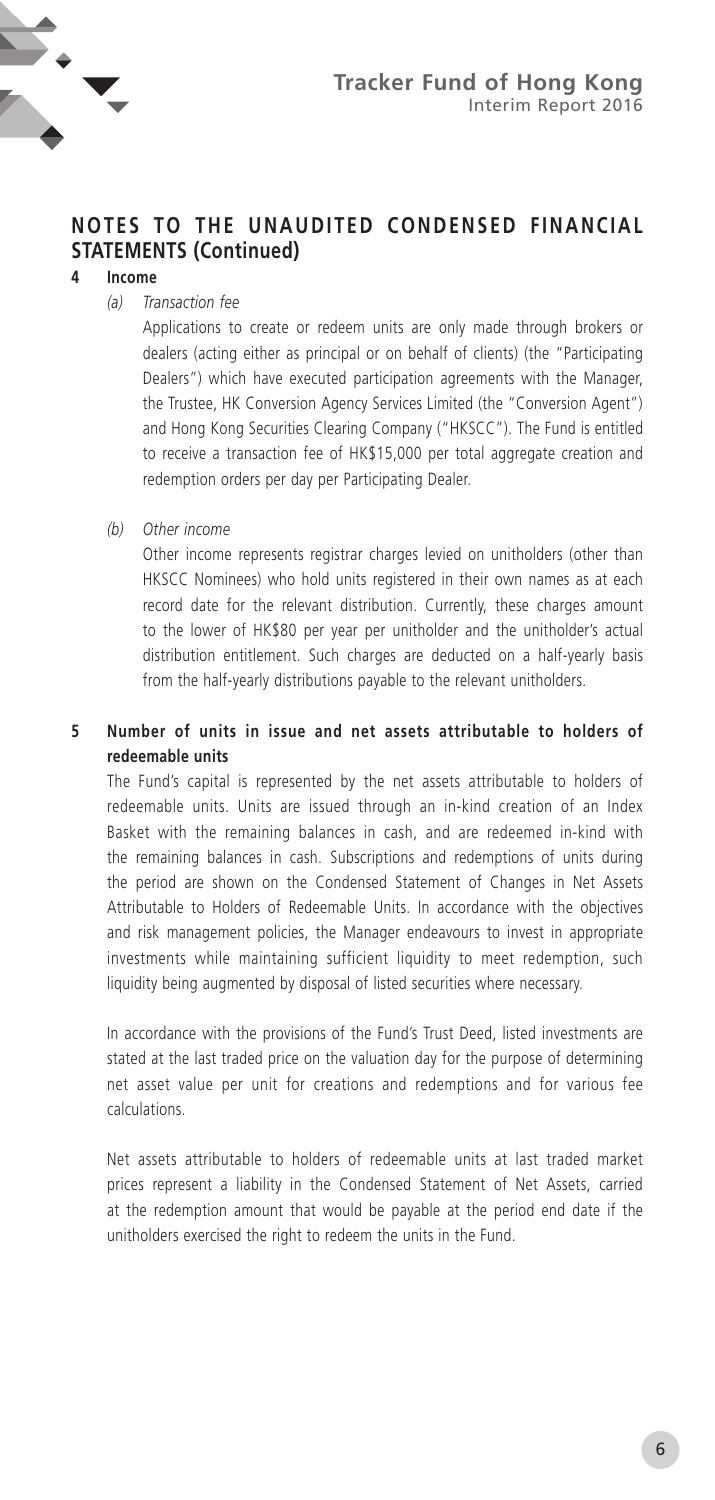

#### **5 Number of units in issue and net assets attributable to holders of redeemable units (Continued)**

|                   | (UNAUDITED)<br>Number of units |                 |
|-------------------|--------------------------------|-----------------|
| 01.01.2016        | 01.07.2015                     | 01.01.2015      |
| 10 <sub>0</sub>   | to                             | 10 <sub>1</sub> |
| 30.06.2016        | 31.12.2015                     | 30.06.2015      |
|                   |                                |                 |
| 3,273,992,500     | 2,866,992,500                  | 2,617,992,500   |
| 528,000,000       | 878,000,000                    | 931,000,000     |
| (280,000,000)     | (471,000,000)                  | (682,000,000)   |
|                   |                                |                 |
| 3,521,992,500     | 3,273,992,500                  | 2,866,992,500   |
| HK\$              | HK\$                           | HK\$            |
| 75, 183, 925, 955 | 72,386,721,042                 | 76,942,025,971  |
| 21.35             | 22.11                          | 26.84           |
| 21,346,986        | 22,109,617                     | 26,837,191      |
|                   |                                |                 |

#### **6 Dividend receivable**

Included in dividend receivables as of 30th June 2016, the sum of HK\$12,686,933 which represents the stock dividend of 351,633 shares of MTR Corporation Ltd., was settled on 13th July 2016.

#### **7 Other accounts receivable and prepayments**

Included in other accounts receivable and prepayments as of 30th June 2016 amounting to HK\$16,934,873 represents the amount receivable by the Fund as a result of the distribution in specie by one of the listed equity securities held by the Fund, Hengan International Group Company Limited as of 30th June 2016.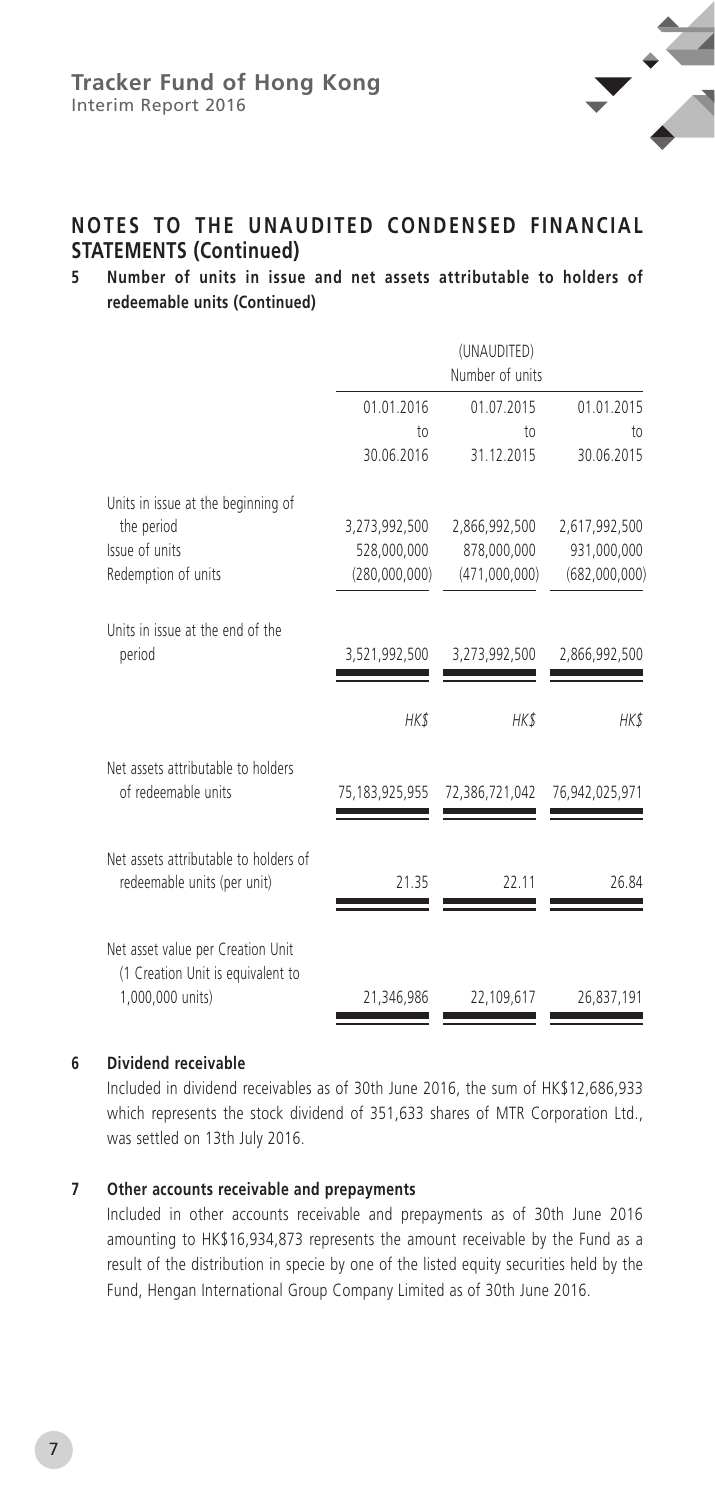

#### **8 Taxation**

No provision for Hong Kong profits tax has been made as the Fund was authorized as a collective investment scheme under Section 104 of the Hong Kong Securities and Futures Ordinance and is therefore exempted from profits tax under Sections 26A(1A) of the Hong Kong Inland Revenue Ordinance.

The Fund invests in H-shares and Red Chips shares of companies in the People's Republic of China ("PRC") listed on the Hong Kong Stock Exchange. Under the PRC Corporate Income Tax Law, the Fund may be liable to pay PRC tax on the capital gains realized in the trading of Red Chips which are determined as PRC Tax Resident Enterprises and H-shares. However, no provision was made for taxation from such gains in the financial statements as the Manager believes that the Fund can sustain a position for not filing a tax return based on the existing tax regulations and that the prevailing enforcement of China tax on capital gains is not probable.

Withholding tax was charged on dividend income received from H-shares and Red Chips during the periods ended 30th June 2016 and 2015.

#### **9 Transactions with the related parties/Manager and its Connected Persons**

Parties are considered to be related if one party has the ability to control the other party or exercise significant influence over the other party in making financial or operational decisions. Related parties of the Fund also include the Manager of the Fund and its connected persons. Connected Persons of the Manager are those as defined in the Code on Unit Trusts and Mutual Funds established by the Securities and Futures Commission of Hong Kong (the "SFC Code"). All transactions entered into during the year between the Fund and its related parties, including the Manager and its Connected Persons were carried out in the normal course of business and on normal commercial terms. To the best of the Manager's knowledge, the Fund does not have any other transactions with its related parties, including the Manager and its Connected Persons except for those disclosed below.

#### *(a) Manager's holding in the Fund*

The directors and officers of the Manager may transact in the units of the Fund as principal. As at 30th June 2016, the directors and officers of the Manager together held 23,500 units in the Fund (as at 31st December 2015: 29,000 units).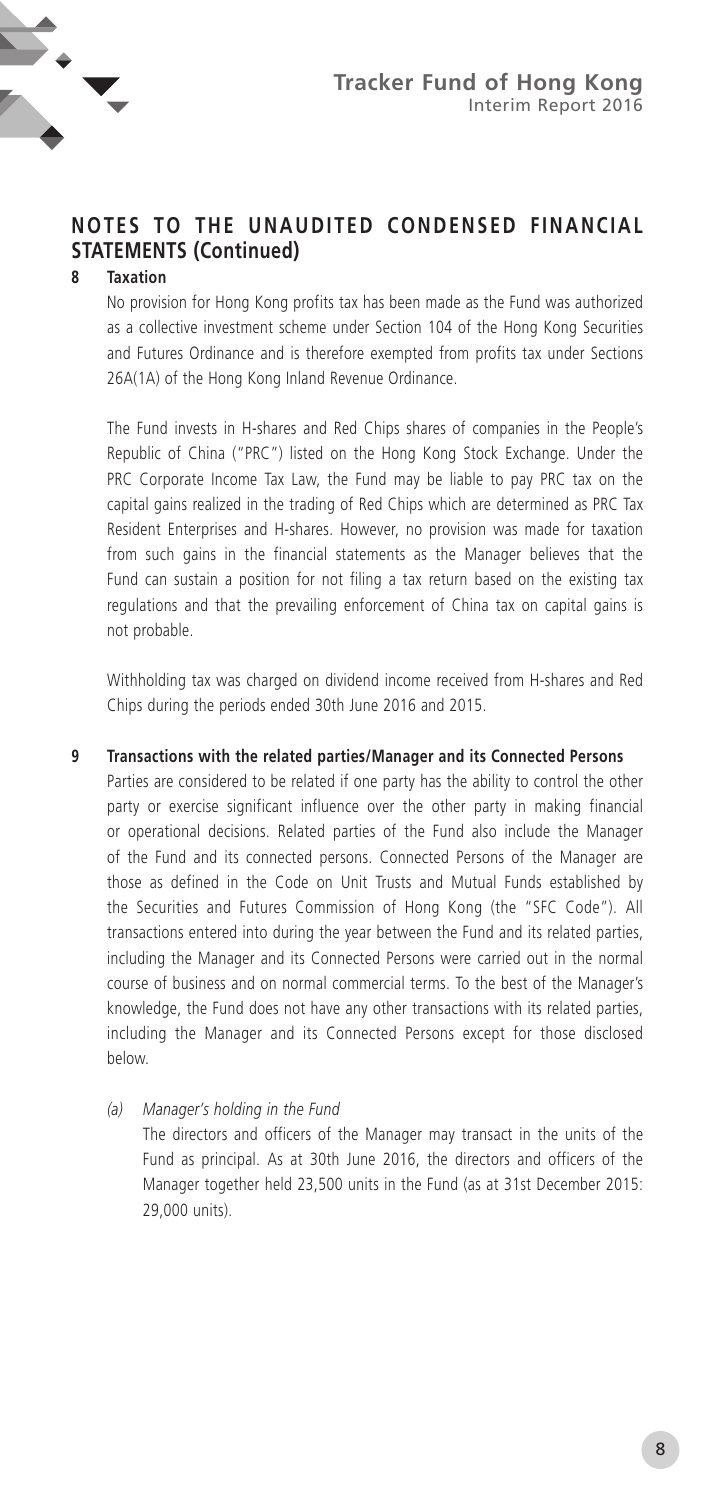

#### **9 Transactions with the related parties/Manager and its Connected Persons (Continued)**

#### *(b) Management fee*

The fee payable to the Manager is calculated at the following annual rates of the net asset value of the Fund on the last dealing day in the relevant quarter:

| For the first HK\$15 billion of the net asset value            | 0.050%    |
|----------------------------------------------------------------|-----------|
| For the next HK\$15 billion of the net asset value             | 0.045%    |
| For the next HK\$15 billion of the net asset value             | $0.030\%$ |
| Any amount by which the net asset value exceeds HK\$45 billion | 0.025%    |

The management fee is accrued daily and payable quarterly in arrears.

*(c) Trustee fee*

The fee payable to the Trustee is calculated at the following annual rates of the net asset value of the Fund of the last dealing day in the relevant quarter:

| For the first HK\$15 billion of the net asset value            | 0.050%    |
|----------------------------------------------------------------|-----------|
| For the next HK\$15 billion of the net asset value             | 0.045%    |
| For the next HK\$15 billion of the net asset value             | $0.030\%$ |
| Any amount by which the net asset value exceeds HK\$45 billion | 0.025%    |

The trustee fee is accrued daily and payable quarterly in arrears.

*(d) Bank balances*

Bank balances held with the Trustee amounted to HK\$23,411,391 as at 30th June 2016 (as at 31st December 2015: HK\$7,763,527). Effective from 6th June 2016, interest calculated at a rate of 0.01% p.a. Interest income amounting to HK\$103 was accrued for the period from 6th June 2016 to 30th June 2016 with respect to the bank balance held with the Trustee (2015: Nil).

In June, after a finding against the Manager by the Securities and Futures Commission, the Manager has made voluntary payments totalling HK\$323,597 into the Fund, such amounts were calculated by applying an interest rate of 0.01% p.a. to the Fund's daily cash balances in Trustee's demand deposit account for the period from 1st December 2008 to 5th June 2016.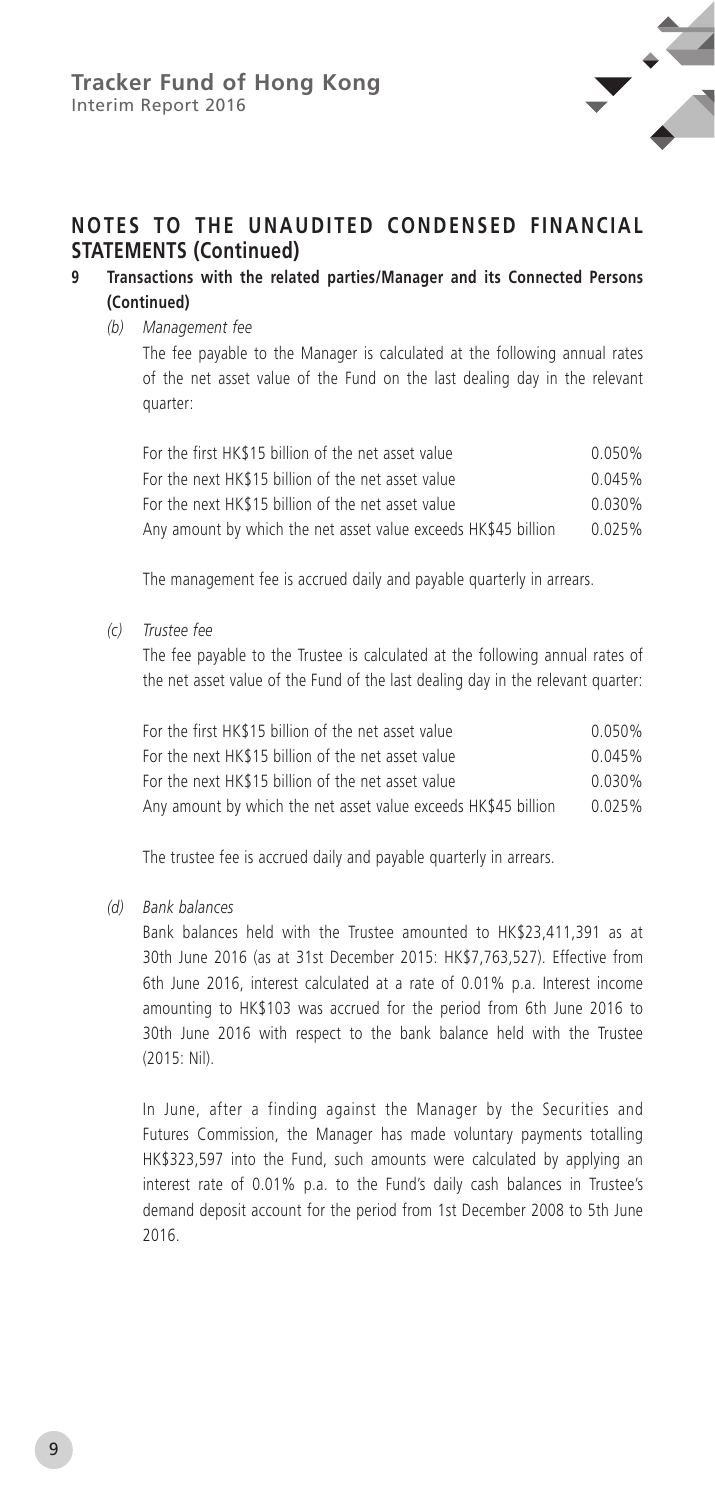

## **10 Other fees**

*(a) Registrar fee*

The fee payable to Computershare Hong Kong Investor Services Limited (the "Registrar"), is calculated based on the number of unitholders on the register on the first business day of the relevant month at the following fee scale, subject to a monthly maximum aggregate registrar fee of HK\$1,000,000.

> *HK\$*  (per month)

| For the first 2,000 Unitholders                                  | 12,000 |
|------------------------------------------------------------------|--------|
| For every additional 1,000 Unitholders up to 100,000 Unitholders | 2.650  |
| For every additional 1,000 Unitholders above 100,000 Unitholders | 2.250  |

The registrar fee is accrued daily and payable monthly in advance.

The Registrar is also reimbursed for all of its out-of-pocket expenses incurred in connection with performing its services.

#### *(b) Conversion agent fee*

The Conversion Agent received a monthly retainer fee of HK\$16,000 plus a transaction fee of HK\$12,000 on total aggregate creation and redemption orders per day per Participating Dealer.

The conversion agent fee is accrued daily and payable monthly in arrears.

#### *(c) Index license fee*

The index license fee is calculated at the rate of 0.015% per annum on the daily average net asset value of the Fund, subject to a minimum of US\$10,000 per annum.

The index license fee is accrued daily and payable quarterly in arrears.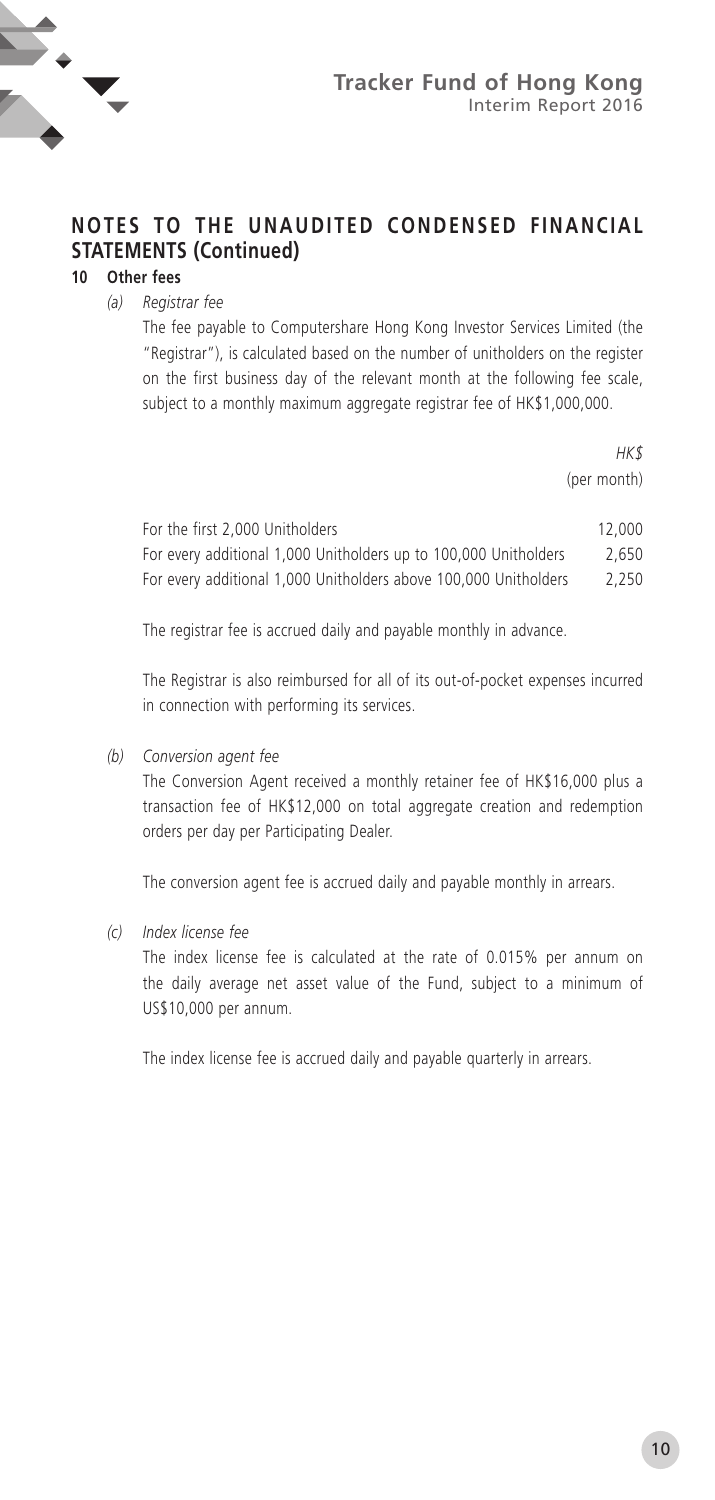

#### **11 Major non-cash transactions**

In accordance with the Fund's Trust Deed, units are issued through an inkind creation of an Index Basket with the remaining balances in cash. For each Creation Unit (of 1,000,000 units), the Fund receives an Index Basket consisting of constituent shares as determined by the Manager on a daily basis. During the period ended 30th June 2016, the Fund issued 528,000,000 units (for the period ended 30th June 2015: 931,000,000 units), totaling HK\$10,542,669,898 (for the period ended 30th June 2015: HK\$25,289,920,687) in exchange for Index Baskets consisting of investments valued at HK\$10,490,257,345 (for the period ended 30th June 2015: HK\$25,023,065,829) by the Manager with remaining balances in cash of HK\$52,412,553 (for the period ended 30th June 2015: HK\$266,854,858).

In accordance with the Fund's Trust Deed, units are redeemed in-kind with the remaining balances in cash. During the period ended 30th June 2016, the Fund redeemed 280,000,000 units (for the period ended 30th June 2015: 682,000,000 units), totaling HK\$5,684,484,352 (for the period ended 30th June 2015: HK\$18,190,963,001) in exchange for Index Baskets consisting of investments valued at HK\$5,657,579,237 (for the period ended 30th June 2015: HK\$18,090,392,510) by the Manager with remaining balances in cash of HK\$26,905,115 (for the period ended 30th June 2015: HK\$100,570,491).

#### **12 Soft dollar practices**

The Manager may effect transactions, provided that any such transaction is consistent with standards of "best execution", by or through the agency of another person for the account of the Fund with whom the Manager or any of its Connected Persons have an arrangement under which that party will from time to time provide to or procure for the Manager or any of its Connected Persons goods, services or other benefits (such as research and advisory services, computer hardware associated with specialized software or research services and performance measures) the nature of which is such that their provision can reasonably be expected to benefit the Fund as a whole and may contribute to an improvement in the performance of the Fund. For the avoidance of doubt, such goods and services may not include travel, accommodation, entertainment, general administrative goods or services, general office equipment or premises, membership fees, employees' salaries or direct money payments.

Since the inception of the Fund, the Manager has not participated in any soft dollar arrangements in respect of any transactions for the account of the Fund.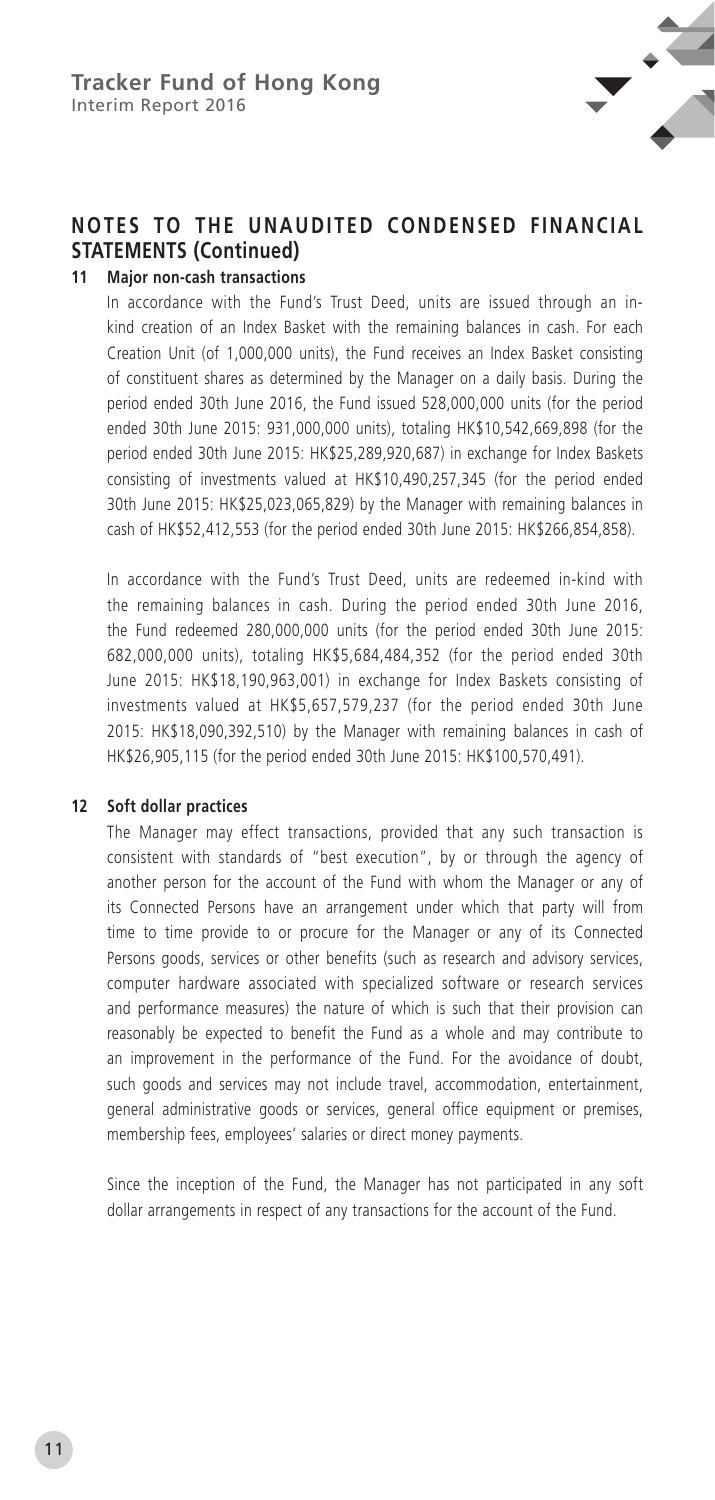

#### **13 Investment limitations and prohibitions under the SFC Code**

Pursuant to the SFC's guidelines for Regulating Index Tracking Exchange Traded Funds (the "ETF Guidelines") the Manager is permitted to overweight the holdings of the Fund relative to its respective weightings in the underlying index, on the condition that the maximum extra weighting in any constituent securities will not exceed the maximum limit reasonably determined by the Fund and after consultation with the SFC. The maximum limit for each of the Fund has been disclosed in its respective prospectus.

The Manager has confirmed that the Fund has complied with this limit during the period ended 30 June 2016 and year ended 31 December 2015.

The SFC Code allows the Fund to invest in constituent securities issued by a single issuer for more than 10% of the Fund's net asset value provided that the investment is limited to any constituent securities that each accounts for more than 10% of the weighting of the Index and the Fund's holding of any such constituent securities may not exceed their respective weightings in the Index (except as a result of changes in the composition of the Index and the excess is transitional and temporary in nature).

Constituent securities that account for more than 10% of the net asset value of the Fund as at 30th June 2016 were as follows:

|                          |            | Respective weighting<br>in the Index $(\%)$ |            | % of net asset value |
|--------------------------|------------|---------------------------------------------|------------|----------------------|
|                          | 30.06.2016 | 31.12.2015                                  | 30.06.2016 | 31.12.2015           |
| <b>HSBC Holdings plc</b> | 9.3        | 10.1                                        | 9.1        | 10.1                 |
| Tencent Holdings Ltd     | 10.1       | 10.1                                        | 10.0       | 10.1                 |
|                          | 19.4       | 20.2                                        | 19.1       | 20.2                 |

Except as disclosed above, there were no other securities that individually accounted for more than 10% of the net asset value of the Fund as at 30 June 2016 and 31 December 2015.

During the period ended 30th June 2016, the Hang Seng Index decreased by 5.11% (for the period ended 30th June 2015: increased by 11.21%), while the net asset value per unit of the Fund decreased by 3.45% (for the period ended 30th June 2015: increased by 12.58%).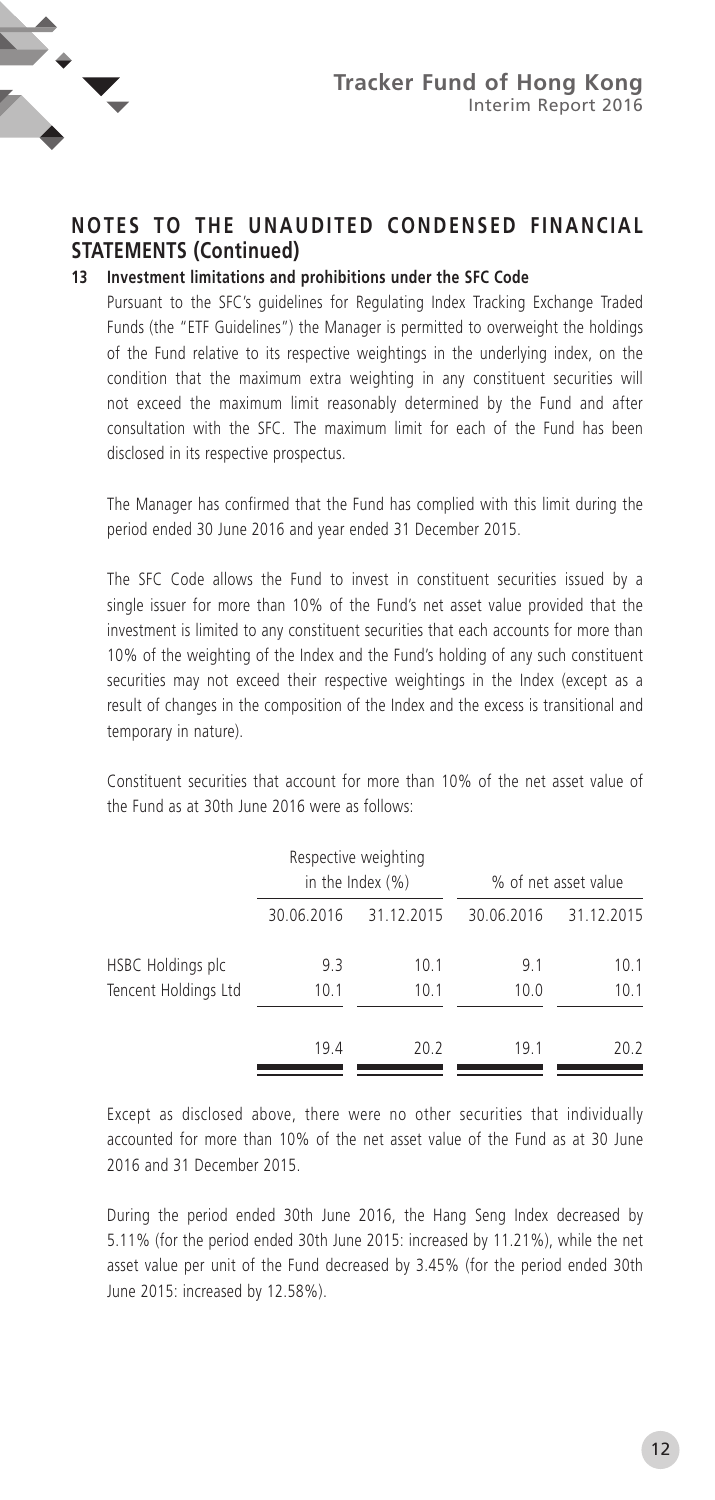

#### **14 Financial risk management**

*Fair value estimation*

The fair value of financial assets and liabilities traded in active markets (such as publicly traded derivatives and trading securities) are based on quoted market prices at the close of trading on the period end date.

A financial instrument is regarded as quoted in an active market if quoted prices are readily and regularly available from an exchange, dealer, broker, industry group, pricing service, or regulatory agency, and those prices represent actual and regularly occurring market transactions on an arm's length basis.

The carrying value less impairment provision of other receivables and payables are assumed to approximate their fair values. The fair value of financial liabilities for disclosure purposes is estimated by discounting the future contractual cash flows at the current market interest rate that is available to the Fund for similar financial instruments.

HKFRS 13 requires the Fund to classify fair value measurements using a fair value hierarchy that reflects the significance of the inputs used in making the measurements. The fair value hierarchy has the following levels:

- Quoted prices (unadjusted) in active markets for identical assets or liabilities (level 1).
- Inputs other than quoted prices included within level 1 that are observable for the asset or liability, either directly (that is, as prices) or indirectly (that is, derived from prices) (level 2).
- Inputs for the asset or liability that are not based on observable market data (that is, unobservable inputs) (level 3).

The level in the fair value hierarchy within which the fair value measurement is categorized in its entirety is determined on the basis of the lowest level input that is significant to the fair value measurement in its entirety. For this purpose, the significance of an input is assessed against the fair value measurement in its entirety. If a fair value measurement uses observable inputs that require significant adjustment based on unobservable inputs, that measurement is a level 3 measurement. Assessing the significance of a particular input to the fair value measurement in its entirety requires judgment, considering factors specific to the asset or liability.

The determination of what constitutes "observable" requires significant judgment by the Fund. The Fund considers observable data to be that market data that is readily available, regularly distributed or updated, reliable and verifiable, not proprietary, and provided by independent sources that are actively involved in the relevant market.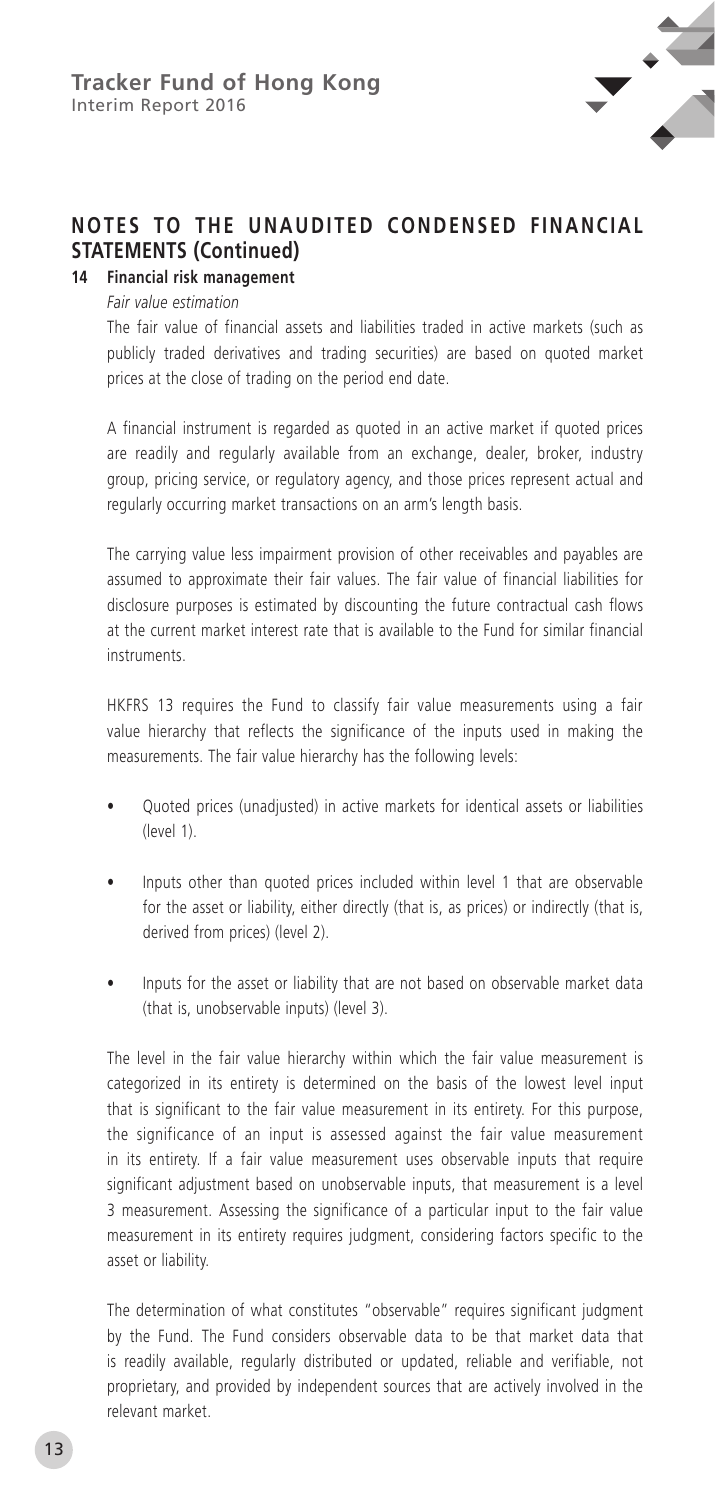

**14 Financial risk management (Continued)**

*Fair value estimation (Continued)*

The following table analyses within the fair value hierarchy the Fund's investments (by class) measured at fair value at 30th June 2016 and 31st December 2015.

All fair value measurements disclosed are recurring fair value measurements.

|                                                              | Level 1<br><b>HK\$</b> | Level 2<br>HK\$ | Level 3<br><b>HK\$</b> | Total balance<br>HK\$ |
|--------------------------------------------------------------|------------------------|-----------------|------------------------|-----------------------|
| At 30th June 2016                                            |                        |                 |                        |                       |
| Assets<br>Financial assets held for<br>trading:              |                        |                 |                        |                       |
| - Equity securities                                          | 73,611,496,317         | -               | $\bar{ }$              | 73,611,496,317        |
| At 31st December 2015<br>Assets<br>Financial assets held for |                        |                 |                        |                       |
| trading:<br>- Equity securities                              | 72,147,175,736         |                 |                        | 72,147,175,736        |

Investments whose values are based on quoted market prices in active markets, and therefore classified within level 1, include active listed equities. The Fund does not adjust the quoted price for these instruments.

Financial instruments that trade in markets that are not considered to be active but are valued based on quoted market prices, dealer quotations or alternative pricing sources supported by observable inputs are classified within level 2. As of 30th June 2016 and 31st December 2015, the Fund did not hold any investments classified in level 2.

Investments classified within level 3 have significant unobservable inputs, as they trade infrequently. As of 30th June 2016 and 31st December 2015, the Fund did not hold any investments classified in level 3.

For the period ended 30th June 2016 and the year ended 31st December 2015, there were no transfers of financial instruments between levels. The assets and liabilities included in the Condensed Statement of Net Assets except investments are carried at amortized cost; their carrying values are a reasonable approximation of fair value.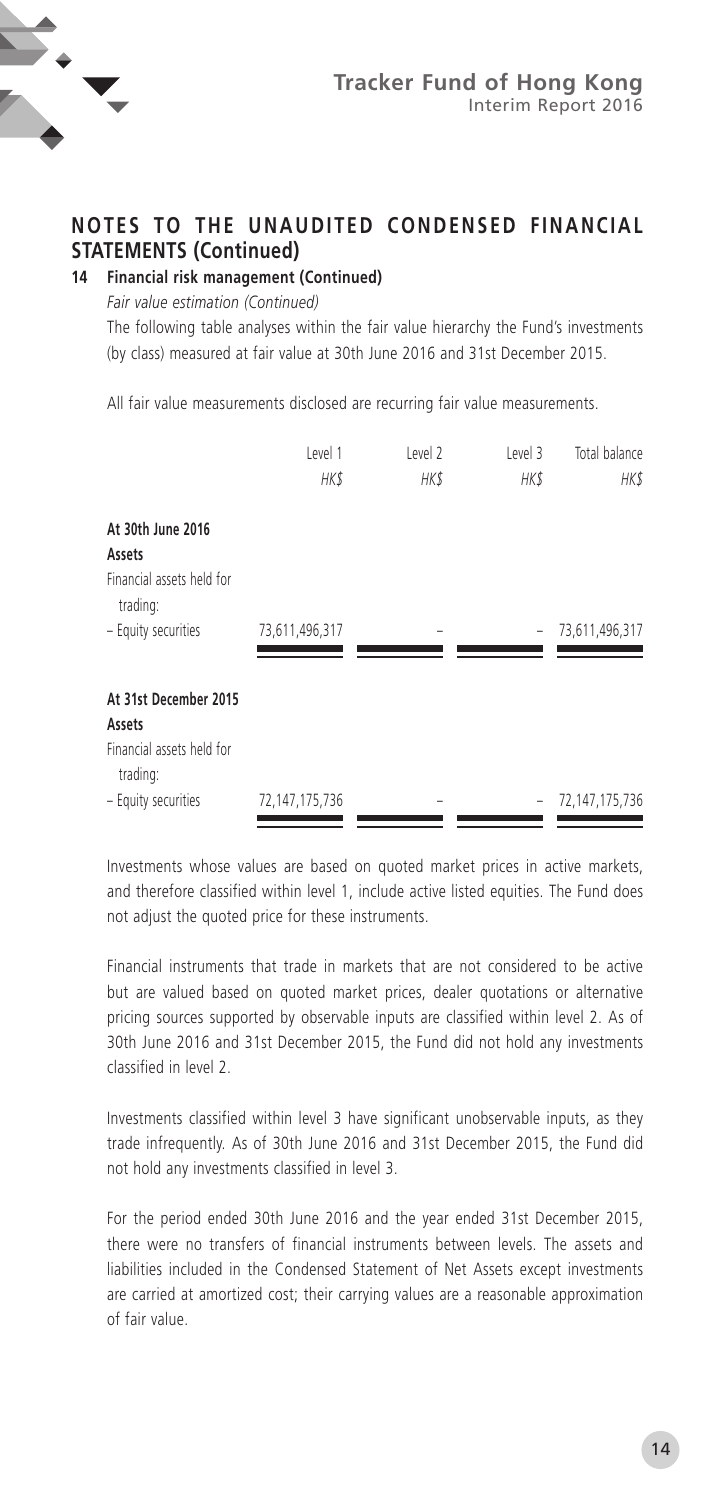

**15 Distributions**

|                                                            | (UNAUDITED) |             |  |
|------------------------------------------------------------|-------------|-------------|--|
|                                                            | 01.01.2016  | 01.01.2015  |  |
|                                                            | to          | to          |  |
|                                                            | 30.06.2016  | 30.06.2015  |  |
|                                                            | <b>HK\$</b> | HK\$        |  |
| Interim distribution                                       |             |             |  |
| - HK\$0.18 on 2,726,992,500 units paid<br>on 29th May 2015 |             | 490,858,650 |  |
| - HK\$0.16 on 3,470,992,500 units paid<br>on 30th May 2016 | 555,358,800 |             |  |
|                                                            |             |             |  |

#### **16 Segment information**

The Manager makes the strategic resource allocations on behalf of the Fund. The Fund has determined the operating segments based on the reports reviewed by the Manager, which are used to make strategic decisions.

The Manager is responsible for the Fund's entire portfolio and considers the business to have a single operating segment. The Manager's asset allocation decisions are based on a single, integrated investment strategy and the Fund's performance is evaluated on an overall basis.

The Fund trades in the constituent shares of the Hang Seng Index with the objective to provide investment results that closely correspond to the performance of the Index.

The internal reporting provided to the Manager for the Fund's assets, liabilities and performance is prepared on a consistent basis with the measurement and recognition principles of HKFRS.

There were no changes in the reportable segment during the period.

The Fund is domiciled in Hong Kong. All of the Fund's income is generated in Hong Kong, majority of such income is from investments in entities listed in Hong Kong.

The Fund has no assets classified as non-current assets. The Fund has a diversified portfolio of investments. During the period ended 30th June 2016, there were thirteen investments which accounted for more than 10% of the Fund's net income (for the period ended 30th June 2015: two). Please refer to note 13 for investment holdings account for more than 10% of the Fund's net assets.

The Fund also has a diversified unitholder population. However, as at 30th June 2016 and 31st December 2015, there was one nominee company that held more than 10% of the Fund's net assets. The nominee company's holdings were 88.78% as at 30th June 2016 and 87.87% as at 31st December 2015.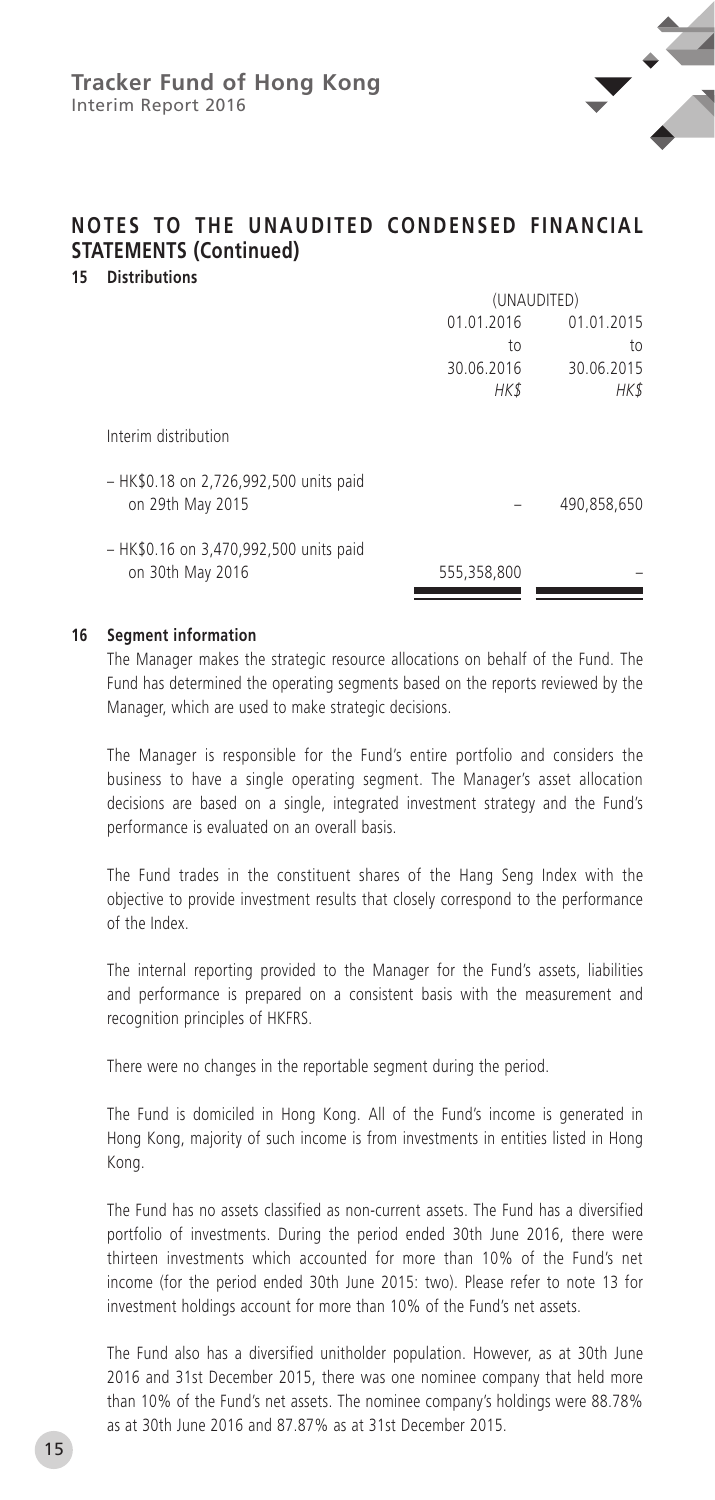

## **INVESTMENT PORTFOLIO (UNAUDITED)**

*AS AT 30TH JUNE 2016*

|                                              | Holdings    | Fair value     | % of net assets |
|----------------------------------------------|-------------|----------------|-----------------|
|                                              |             | <b>HK\$</b>    |                 |
|                                              |             |                |                 |
| <b>Hong Kong</b>                             |             |                |                 |
| Listed investments (97.91%)                  |             |                |                 |
| Equities (97.91%)                            |             |                |                 |
| Properties (11.07%)                          |             |                |                 |
| Cheung Kong Property Holdings Ltd.           | 29,717,006  | 1,438,303,090  | 1.91            |
| China Overseas Land & Investment Ltd.        | 43,383,149  | 1,062,887,150  | 1.41            |
| China Resources Land Ltd.                    | 30,494,222  | 551,945,418    | 0.74            |
| Hang Lung Properties Ltd.                    | 22,264,590  | 347,772,896    | 0.46            |
| Henderson Land Development Co. Ltd.          | 12,059,168  | 525,176,766    | 0.70            |
| New World Development Co. Ltd.               | 61,157,934  | 480,089,782    | 0.64            |
| Sino Land Co. Ltd.                           | 33,844,048  | 428,465,648    | 0.57            |
| Sun Hung Kai Properties Ltd.                 | 15,912,091  | 1,480,620,068  | 1.97            |
| The Link Real Estate Investment Trust        | 24,673,244  | 1,302,747,283  | 1.73            |
| Wharf (Holdings) Ltd.                        | 15,002,807  | 704,381,789    | 0.94            |
|                                              |             |                |                 |
|                                              |             | 8,322,389,890  | 11.07           |
|                                              |             |                |                 |
| Finance (43.33%)                             |             |                |                 |
| AIA Group Ltd.                               | 132,620,199 | 6,146,946,224  | 8.18            |
| Bank of China Ltd.                           | 873,791,695 | 2,700,016,337  | 3.59            |
| Bank of Communications Co Ltd.               | 96,275,446  | 470,786,931    | 0.63            |
| Bank of East Asia Ltd.                       | 15,976,517  | 476,100,207    | 0.63            |
| BOC Hong Kong (Holdings) Ltd.                | 40,702,520  | 944,298,464    | 1.26            |
| China Construction Bank Corporation          | 925,542,364 | 4,738,776,904  | 6.30            |
| China Life Insurance Co. Ltd.                | 81,847,214  | 1,360,300,697  | 1.81            |
| Hang Seng Bank Ltd.                          | 8,411,504   | 1,112,841,979  | 1.48            |
| Hong Kong Exchanges and Clearing Ltd.        | 12,628,294  | 2,369,067,954  | 3.15            |
| <b>HSBC Holdings Plc</b>                     | 143,960,720 | 6,816,540,092  | 9.07            |
| Industrial and Commercial Bank of China Ltd. | 811,467,491 | 3,481,195,536  | 4.63            |
| Ping An Insurance (Group) Co. of China Ltd.  | 57,342,211  | 1,958,236,506  | 2.60            |
|                                              |             |                |                 |
|                                              |             | 32,575,107,831 | 43.33           |
|                                              |             |                |                 |
| Utilities (6.19%)                            |             |                |                 |
| Cheung Kong Infrastructure Holdings Ltd      | 7,288,509   | 486, 143, 550  | 0.65            |
| China Resources Power Holdings Co. Ltd.      | 21,150,370  | 244,498,277    | 0.33            |
| CLP Holdings Ltd.                            | 20,841,762  | 1,646,499,198  | 2.19            |
| Hong Kong and China Gas Co. Ltd.             | 83,926,302  | 1,186,717,910  | 1.58            |
| Power Assets Holdings Ltd.                   | 15,258,977  | 1,084,150,316  | 1.44            |
|                                              |             |                |                 |
|                                              |             | A CAO 000 JE1  | C <sub>10</sub> |

4,648,009,251 6.19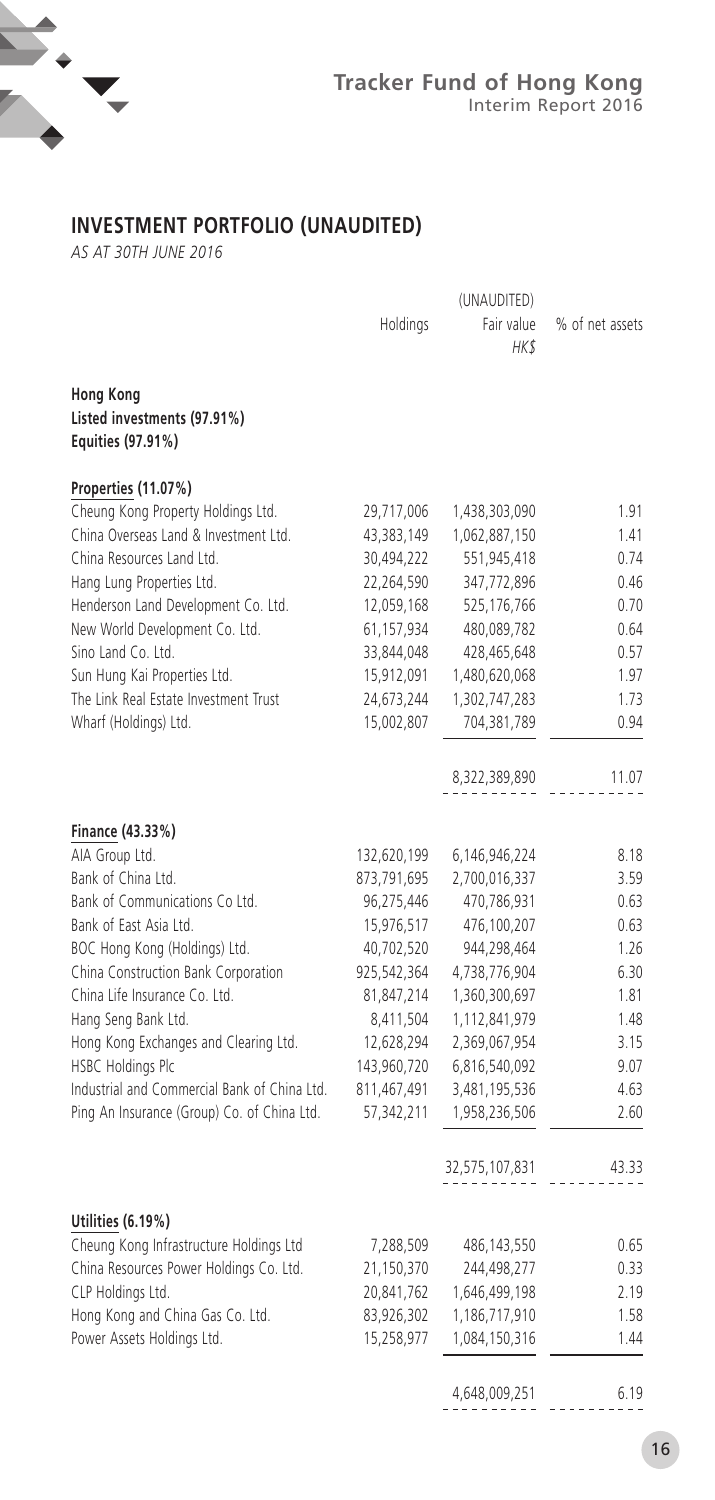

## **INVESTMENT PORTFOLIO (UNAUDITED) (Continued)**

*AS AT 30TH JUNE 2016*

|                                             | Holdings    | Fair value     | % of net assets |
|---------------------------------------------|-------------|----------------|-----------------|
|                                             |             | HK\$           |                 |
| Commerce and Industry (37.32%)              |             |                |                 |
| Belle International Holdings Ltd.           | 74,216,304  | 336,942,020    | 0.45            |
| Cathay Pacific Airways Ltd.                 | 12,887,515  | 145,886,670    | 0.19            |
| China Mengniu Dairy Co. Ltd.                | 30,187,128  | 406,922,485    | 0.54            |
| China Merchants Holdings (International)    |             |                |                 |
| Co. Ltd.                                    | 14,402,460  | 296,690,676    | 0.39            |
| China Mobile Ltd.                           | 67,614,528  | 5,994,027,907  | 7.97            |
| China Petroleum & Chemical Corporation      | 280,628,211 | 1,571,517,982  | 2.09            |
| China Shenhua Energy Co. Ltd.               | 37,381,561  | 533,061,060    | 0.71            |
| China Unicom (Hong Kong) Ltd.               | 65,849,628  | 528,114,016    | 0.70            |
| CITIC Ltd.                                  | 64,025,066  | 722,202,744    | 0.96            |
| CK Hutchison Holdings Ltd.                  | 29,717,402  | 2,512,606,339  | 3.34            |
| CNOOC Ltd.                                  | 196,434,738 | 1,889,702,180  | 2.51            |
| Galaxy Entertainment Group Ltd.             | 25,775,245  | 592,830,635    | 0.79            |
| Hengan International Group Co. Ltd.         | 8,684,553   | 561,890,579    | 0.75            |
| Kunlun Energy Co. Ltd.                      | 35,262,917  | 225,330,040    | 0.30            |
| Lenovo Group Ltd.                           | 79,420,805  | 370,895,159    | 0.49            |
| Li & Fung Ltd.                              | 65,375,287  | 244,503,573    | 0.33            |
| MTR Corporation Ltd.                        | 15,752,076  | 617,481,379    | 0.82            |
| PetroChina Co. Ltd.                         | 232,071,717 | 1,227,659,383  | 1.63            |
| Sands China Ltd.                            | 26,627,062  | 690,972,259    | 0.92            |
| Swire Pacific Ltd. 'A'                      | 5,973,923   | 523,315,655    | 0.70            |
| Tencent Holdings Ltd.                       | 42,516,578  | 7,487,169,386  | 9.96            |
| Tingyi (Cayman Islands) Holding Corporation | 21,898,033  | 160,074,621    | 0.21            |
| Want Want China Holdings Ltd.               | 77,489,563  | 426, 192, 597  | 0.57            |
|                                             |             | 28,065,989,345 | 37.32           |
| Total listed investments                    |             | 73,611,496,317 | 97.91           |
| Total investments, at cost                  |             | 82,832,327,845 |                 |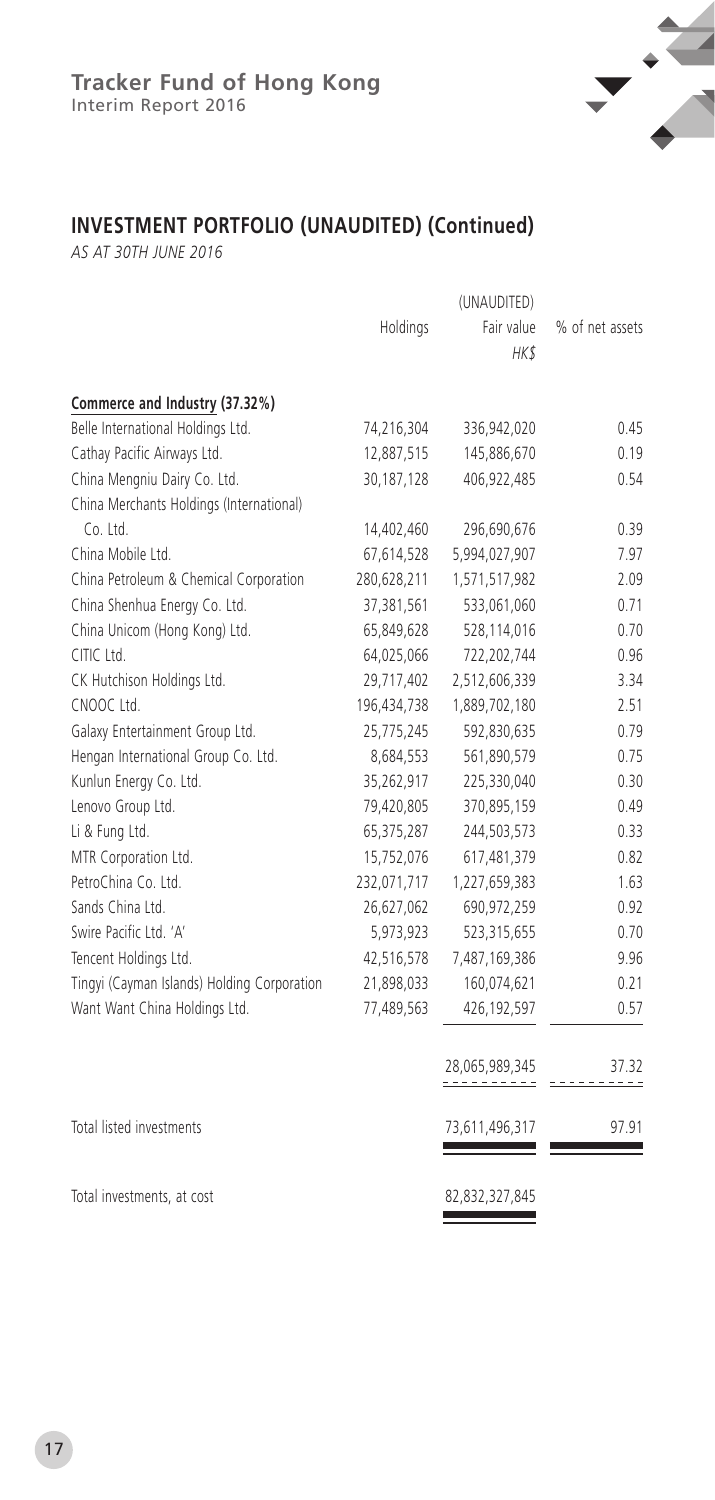

## **STATEMENT OF MOVEMENTS IN INVESTMENT PORTFOLIO (UNAUDITED)**

*FOR THE PERIOD ENDED 30TH JUNE 2016*

|                                                                  | (UNAUDITED)<br>Holdings |             |                |             |
|------------------------------------------------------------------|-------------------------|-------------|----------------|-------------|
|                                                                  | 31.12.2015              | Additions   | Disposals      | 30.06.2016  |
| <b>Hong Kong</b><br><b>Listed investments</b><br><b>Equities</b> |                         |             |                |             |
| Properties                                                       |                         |             |                |             |
| Cheung Kong Property Holdings Ltd.                               | 27,428,926              | 5,001,152   | (2,713,072)    | 29,717,006  |
| China Overseas Land & Investment Ltd.                            | 40,042,497              | 7,301,234   | (3,960,582)    | 43,383,149  |
| China Resources Land Ltd.                                        | 28,145,905              | 5,132,779   | (2,784,462)    | 30,494,222  |
| Hang Lung Properties Ltd.                                        | 22,739,297              | 3,637,391   | (4, 112, 098)  | 22,264,590  |
| Henderson Land Development Co. Ltd.                              | 10,066,594              | 4,130,738   | (2, 138, 164)  | 12,059,168  |
| New World Development Co. Ltd.                                   | 54,803,974              | 12,120,921  | (5,766,961)    | 61,157,934  |
| Sino Land Co. Ltd.                                               | 30,884,149              | 5,961,978   | (3,002,079)    | 33,844,048  |
| Sun Hung Kai Properties Ltd.                                     | 14,602,698              | 2,670,243   | (1,360,850)    | 15,912,091  |
| The Link Real Estate Investment Trust                            | 22,899,111              | 4,098,213   | (2,324,080)    | 24,673,244  |
| Wharf (Holdings) Ltd.                                            | 13,847,714              | 2,525,187   | (1, 370, 094)  | 15,002,807  |
| Finance                                                          |                         |             |                |             |
| AIA Group Ltd.                                                   | 122,311,159             | 22,401,138  | (12,092,098)   | 132,620,199 |
| Bank of China Ltd.                                               | 806,505,003             | 147,062,447 | (79, 775, 755) | 873,791,695 |
| Bank of Communications Co Ltd.                                   | 88,861,810              | 16,203,463  | (8, 789, 827)  | 96,275,446  |
| Bank of East Asia Ltd.                                           | 14,746,206              | 2,998,654   | (1, 768, 343)  | 15,976,517  |
| BOC Hong Kong (Holdings) Ltd.                                    | 37,568,096              | 6,850,402   | (3,715,978)    | 40,702,520  |
| China Construction Bank Corporation                              | 854,270,441             | 155,773,213 | (84, 501, 290) | 925,542,364 |
| China Life Insurance Co. Ltd.                                    | 75,544,486              | 13,775,557  | (7, 472, 829)  | 81,847,214  |
| Hang Seng Bank Ltd.                                              | 7,763,819               | 1,415,839   | (768, 154)     | 8,411,504   |
| Hong Kong Exchanges and Clearing Ltd.                            | 11,655,829              | 2,326,085   | (1,353,620)    | 12,628,294  |
| HSBC Holdings Plc                                                | 117,587,180             | 37,314,479  | (10,940,939)   | 143,960,720 |
| Industrial and Commercial Bank of                                |                         |             |                |             |
| China Ltd.                                                       | 748,979,609             | 136,573,827 | (74, 085, 945) | 811,467,491 |
| Ping An Insurance (Group) Co. of                                 |                         |             |                |             |
| China Ltd.                                                       | 52,926,859              | 9,650,948   | (5,235,596)    | 57,342,211  |
| <b>Utilities</b>                                                 |                         |             |                |             |
| Cheung Kong Infrastructure Holdings Ltd                          |                         | 7,636,699   | (348, 190)     | 7,288,509   |
| China Resources Power Holdings                                   |                         |             |                |             |
| Co. Ltd.                                                         | 19,490,745              | 3,557,407   | (1,897,782)    | 21,150,370  |
| CLP Holdings Ltd.                                                | 19,236,787              | 3,507,981   | (1,903,006)    | 20,841,762  |
| Hong Kong and China Gas Co. Ltd.                                 | 70,427,343              | 20,544,845  | (7,045,886)    | 83,926,302  |
| Power Assets Holdings Ltd.                                       | 14,084,061              | 2,568,026   | (1, 393, 110)  | 15,258,977  |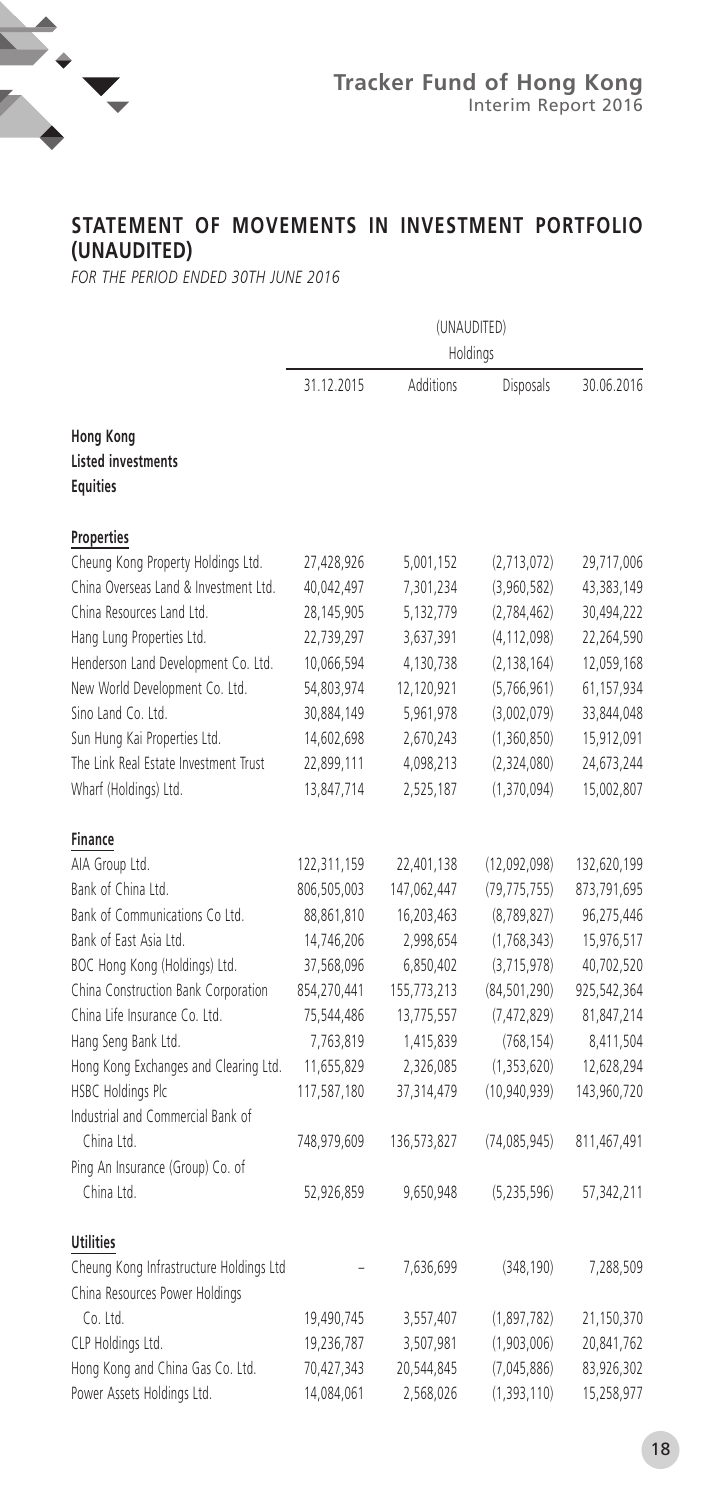

## **STATEMENT OF MOVEMENTS IN INVESTMENT PORTFOLIO (UNAUDITED) (Continued)**

*FOR THE PERIOD ENDED 30TH JUNE 2016*

|                                     | (UNAUDITED)<br>Holdings |            |                |             |
|-------------------------------------|-------------------------|------------|----------------|-------------|
|                                     |                         |            |                |             |
|                                     | 31.12.2015              | Additions  | Disposals      | 30.06.2016  |
| Commerce and Industry               |                         |            |                |             |
| Belle International Holdings Ltd.   | 68,500,654              | 12,491,208 | (6,775,558)    | 74,216,304  |
| Cathay Pacific Airways Ltd.         | 11,980,669              | 1,926,168  | (1,019,322)    | 12,887,515  |
| China Mengniu Dairy Co. Ltd.        | 27,876,243              | 5,058,625  | (2,747,740)    | 30,187,128  |
| China Merchants Holdings            |                         |            |                |             |
| (International) Co. Ltd.            | 13, 131, 782            | 2,391,054  | (1, 120, 376)  | 14,402,460  |
| China Mobile Ltd.                   | 62,360,142              | 11,421,587 | (6, 167, 201)  | 67,614,528  |
| China Petroleum & Chemical          |                         |            |                |             |
| Corporation                         | 259,018,012             | 47,231,655 | (25, 621, 456) | 280,628,211 |
| China Resources Beer Holdings       |                         |            |                |             |
| Company Ltd.                        | 12,248,126              | 1,151,307  | (13, 399, 433) |             |
| China Shenhua Energy Co. Ltd.       | 34,503,139              | 6,291,224  | (3, 412, 802)  | 37,381,561  |
| China Unicom (Hong Kong) Ltd.       | 60,779,448              | 11,082,810 | (6,012,630)    | 65,849,628  |
| CITIC Ltd.                          | 73,832,441              | 11,660,220 | (21, 467, 595) | 64,025,066  |
| CK Hutchison Holdings Ltd.          | 27,428,885              | 5,001,483  | (2,712,966)    | 29,717,402  |
| CNOOC Ltd.                          | 181,308,078             | 33,060,087 | (17, 933, 427) | 196,434,738 |
| Galaxy Entertainment Group Ltd.     | 23,775,625              | 4,344,732  | (2,345,112)    | 25,775,245  |
| Hengan International Group Co. Ltd. | 8,079,686               | 10,129,262 | (9,524,395)    | 8,684,553   |
| Kunlun Energy Co. Ltd.              | 32,781,820              | 5,269,878  | (2,788,781)    | 35,262,917  |
| Lenovo Group Ltd.                   | 73,304,539              | 13,366,515 | (7, 250, 249)  | 79,420,805  |
| Li & Fung Ltd.                      | 59,804,794              | 11,486,205 | (5, 915, 712)  | 65,375,287  |
| MTR Corporation Ltd.                | 14,845,157              | 2,715,541  | (1,808,622)    | 15,752,076  |
| PetroChina Co. Ltd.                 | 214,201,564             | 39,058,845 | (21, 188, 692) | 232,071,717 |
| Sands China Ltd.                    | 24,575,778              | 4,482,078  | (2,430,794)    | 26,627,062  |
| Swire Pacific Ltd. 'A'              | 5,973,560               | 1,045,775  | (1,045,412)    | 5,973,923   |
| Tencent Holdings Ltd.               | 47,743,667              | 7,441,186  | (12, 668, 275) | 42,516,578  |
| Tingyi (Cayman Islands) Holding     |                         |            |                |             |
| Corporation                         | 19,763,077              | 3,828,698  | (1,693,742)    | 21,898,033  |
| Want Want China Holdings Ltd.       | 73,080,884              | 12,752,067 | (8, 343, 388)  | 77,489,563  |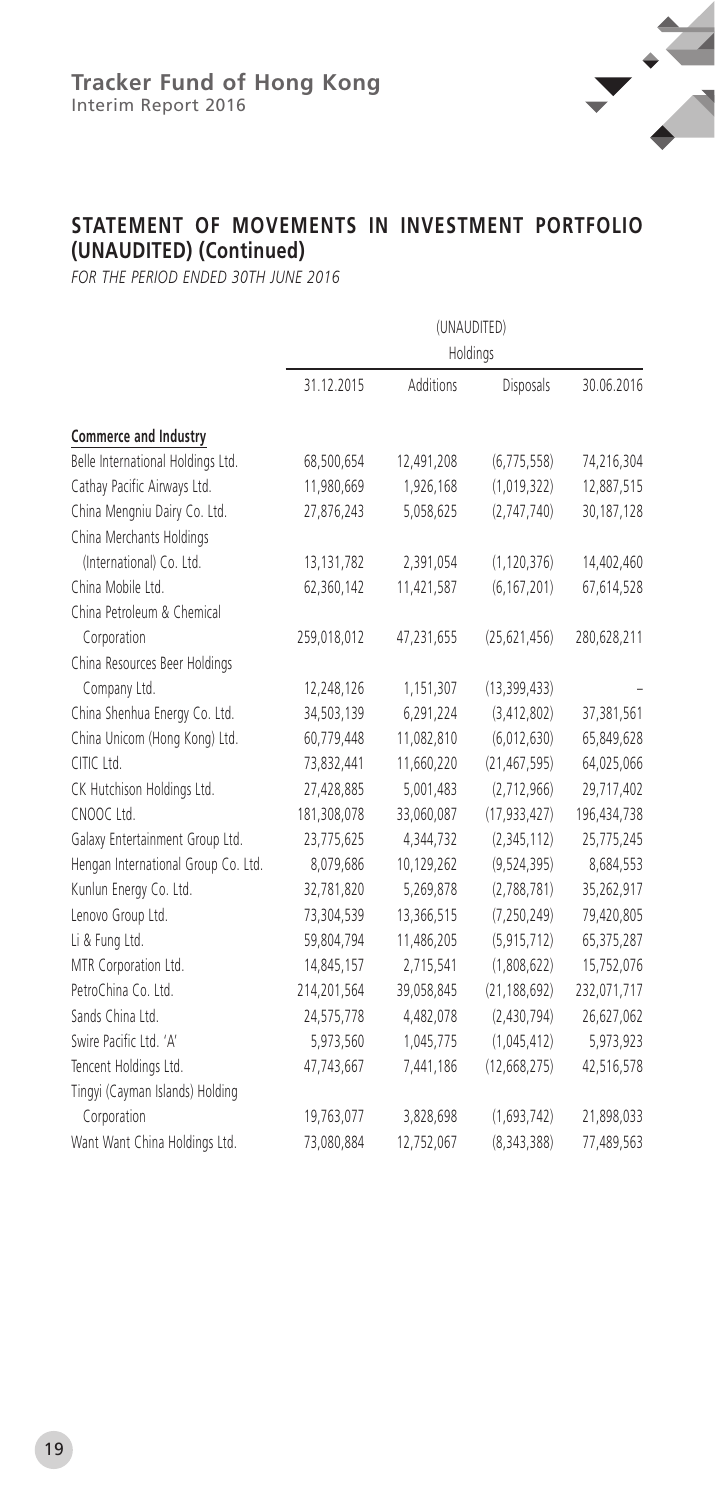

## **PERFORMANCE RECORD (UNAUDITED)**

*FOR THE PERIOD ENDED 30TH JUNE 2016*

#### **Fund Performance**

During the period ended 30th June 2016, the Hang Seng Index decreased by 5.11%, while the net asset value per unit of the Fund decreased by 3.45%.